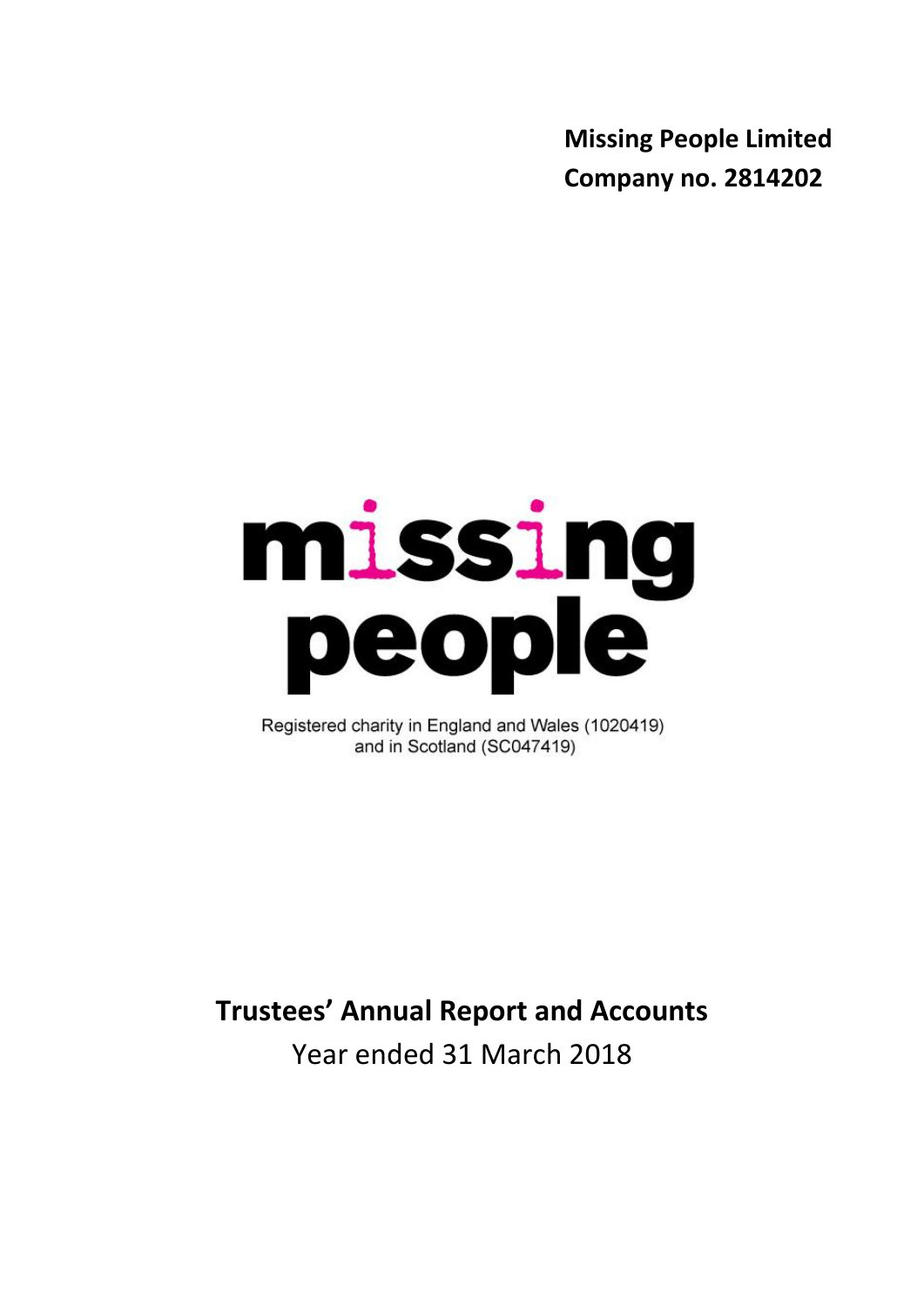# **Contents**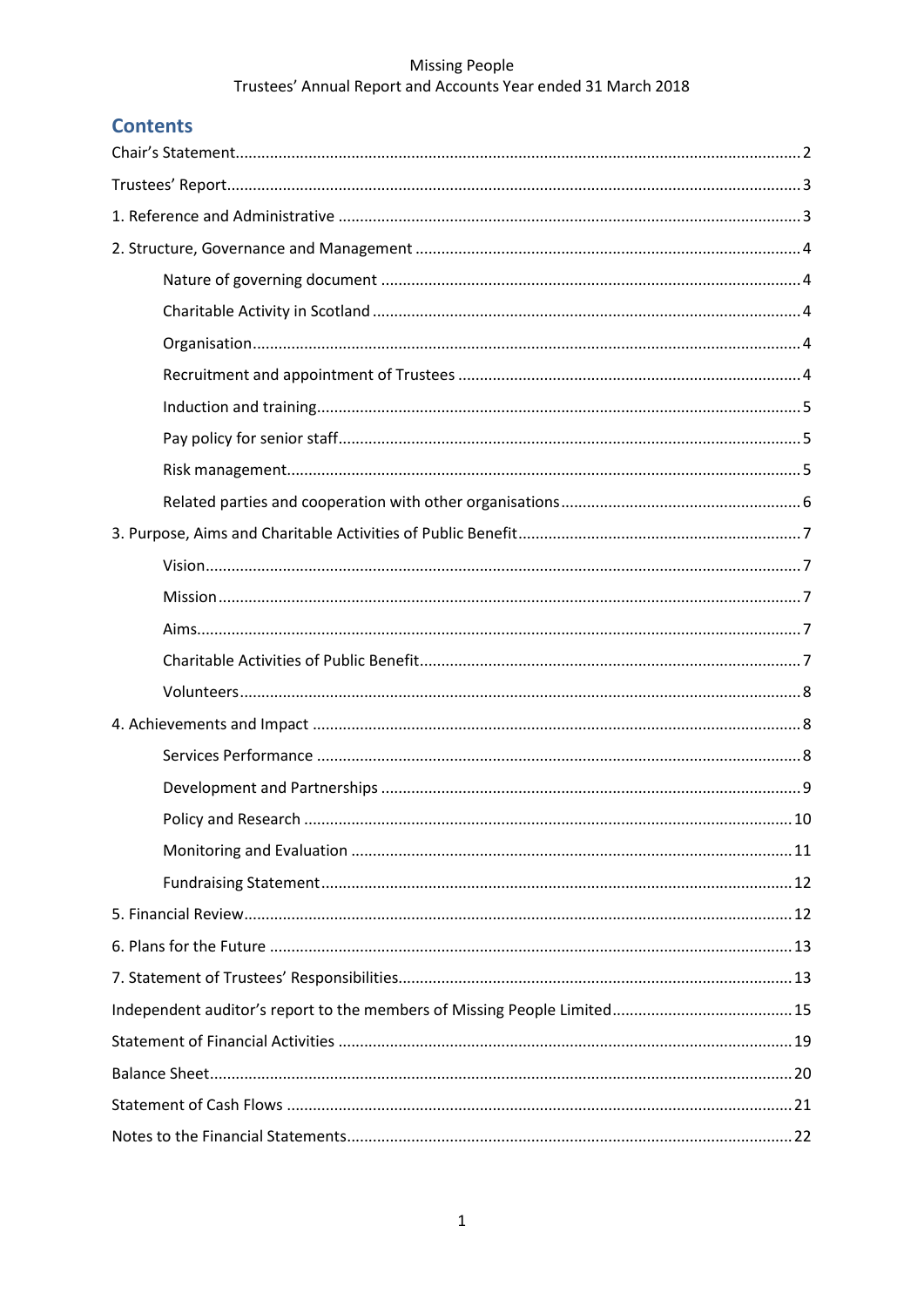## **Chair's Statement**

180,000 people each year are reported missing in the UK, many more than once. For every missing person there are loved ones waiting, hoping and despairing. We estimate a total of one million people in the UK are affected each year - plus the thousands more who start each new day not knowing what happened to their loved one.

We are determined to aim high for those the charity is here to serve, providing a service of the highest quality, and speaking up for people affected. At a time when the current landscape is driving short termism, we've challenged ourselves to play a longer game with a 5 year ambition to double our impact by 2021/22. One year in, this report demonstrates our progress to date.

With sustained, careful growth, values-based leadership and strong governance, we continue to put our beneficiaries in the lead of shaping our services, and to grow the charity's capacity to help more people. A great example this year was seeing the Missing People Choir, featuring loved ones affected by a disappearance, take to the stage on Britain's Got Talent. Their bravery and resilience moved us all. Their role in increasing public awareness of the issue has been game changing.

On a daily basis Missing People's staff and volunteers make sure the generosity of our supporters goes far. They live our values of being human, being grounded, making things happen, being future minded and letting others fly.

As the Board of Trustees look to the charity's 25<sup>th</sup> Anniversary in 2018/19, and to the future beyond it, we look forward to providing the oversight, the challenge and supportive guidance during his exciting, yet ambitions era for the charity.

Kate Adams **Chair of Trustees** 

 $\overline{2}$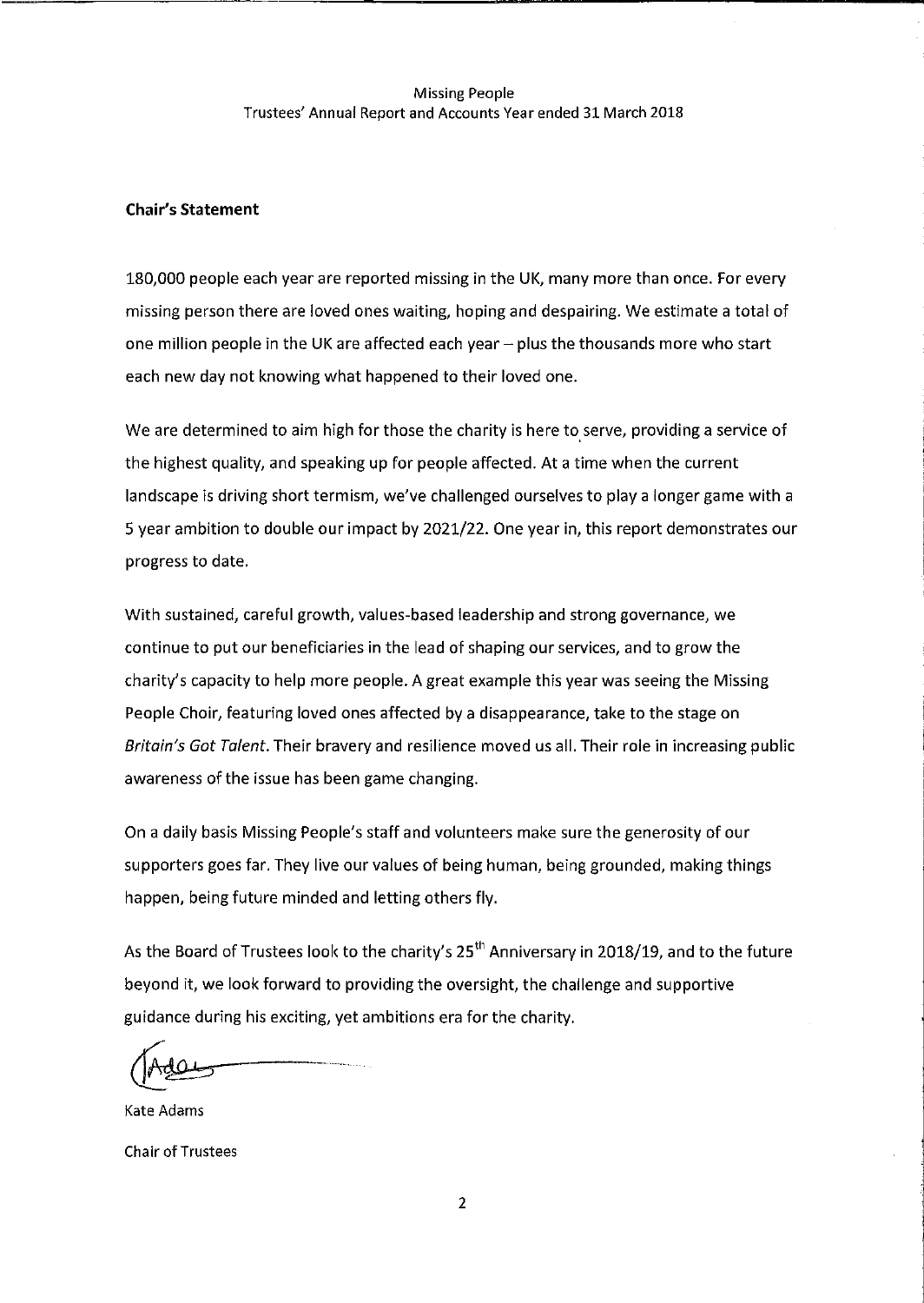# **Trustees' Report**

# **1. Reference and Administrative**

| <b>Charity Name</b>       | <b>Missing People</b>                                                                                                                                                                                                                                                                                                                                                                                                                                                                                                                          |
|---------------------------|------------------------------------------------------------------------------------------------------------------------------------------------------------------------------------------------------------------------------------------------------------------------------------------------------------------------------------------------------------------------------------------------------------------------------------------------------------------------------------------------------------------------------------------------|
| <b>Registered Charity</b> | In England and Wales 1020419<br>In Scotland SC047419                                                                                                                                                                                                                                                                                                                                                                                                                                                                                           |
| <b>Company Number</b>     | 2814202                                                                                                                                                                                                                                                                                                                                                                                                                                                                                                                                        |
| <b>Registered Office</b>  | <b>Roebuck House</b><br>284 Upper Richmond Road West<br>London SW14 7JE                                                                                                                                                                                                                                                                                                                                                                                                                                                                        |
| <b>Trustees</b>           | Kate Adams - Chair<br>Caryl Agard<br>Sarah Godwin<br>Jane Harwood<br>Justin McLaren - Vice Chair<br>Rachel Eyre (appointed 3 October 2017)<br>Craig Ling (appointed 3 October 2017)<br>Sam Waterfall (appointed 3 October 2017)<br>Paul Boughton - Treasurer (appointed 3 October 2017)<br>Siddika Ahmed (appointed 16 July 2018)<br>Ben Houghton (resigned 3 October 2017)<br>Doug D'Arcy (resigned 6 December 2017)<br>Lisa White (resigned 6 December 2017)<br>Chris Rollings (resigned 20 March 2018)<br>Simon Moss (resigned 5 June 2018) |
| <b>Company Secretary</b>  | Douglas Parkhill                                                                                                                                                                                                                                                                                                                                                                                                                                                                                                                               |
| <b>Chief Executive</b>    | Jo Youle                                                                                                                                                                                                                                                                                                                                                                                                                                                                                                                                       |
| <b>Directors</b>          | Susannah Drury, Director of Policy, Research and People<br>Sophie Lapham, Director of Services<br>Ross Miller, Director of Fundraising and Communication<br>Douglas Parkhill, Director of Finance<br>Karen Robinson, Director of Development and Partnerships                                                                                                                                                                                                                                                                                  |
| Auditor                   | <b>BDO LLP</b><br>55 Baker Street<br>London<br>W1U 7EU                                                                                                                                                                                                                                                                                                                                                                                                                                                                                         |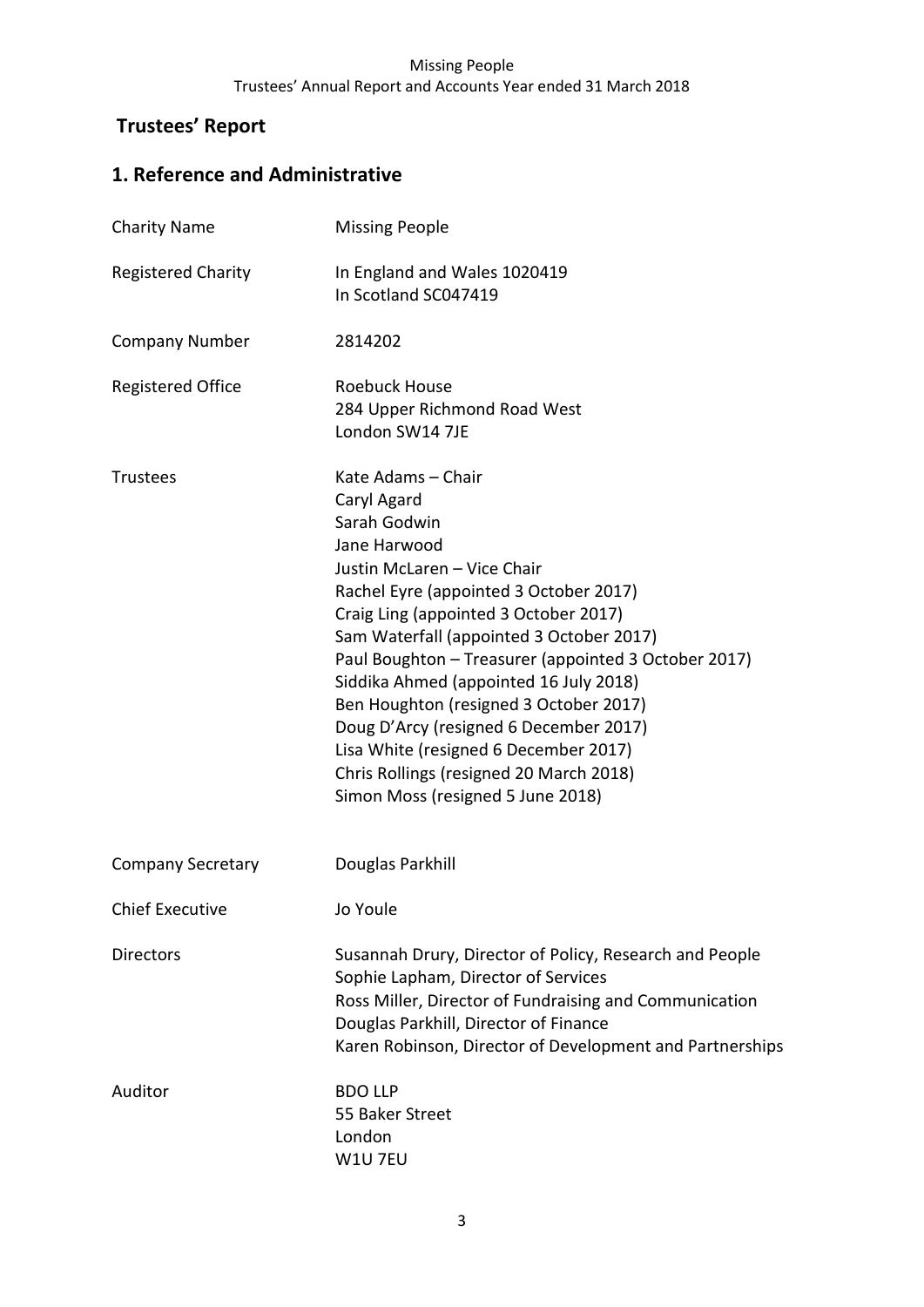Principal Bankers CAF Bank 25 Kings Hill Avenue Kings Hill West Malling Kent ME19 4TA

Website [www.missingpeople.org.uk](http://www.missingpeople.org.uk/)

# **2. Structure, Governance and Management**

# **Nature of governing document**

Missing People became a registered charity in England and Wales (charity number 1020419) on 30 April 1993 and in Scotland (charity number SC047419) on 16 May 2017. It is a charitable company with no issued share capital being limited by guarantee. Its governing instrument is its Articles of Association dated 23 February 2017 and the Trustees are its members. Members of the charity guarantee to contribute an amount not exceeding £1 to the assets of the charity in the event of winding up. The total number of such guarantees at 31 March was 10.

# **Charitable Activity in Scotland**

We are pleased to report that on  $16<sup>th</sup>$  May 2017 the Office of the Scottish Charity Regulator (OSCR) entered the charity in the Scottish Charity Register under charity number SC047419 with charitable status under the Charities and Trustee Investment (Scotland) Act 2005.

The charity provides its services, described above under Achievements and Impact, to missing people and their families in Scotland and carries out fundraising activities.

# **Organisation**

Missing People is led by a diverse and experienced Board of Trustees who, together with the Chief Executive and Directors, ensure the charity delivers its aims. The Board of Trustees has overall responsibility for governing the charity's strategy and finances and monitoring its performance. Day to day activities are the responsibility of the Chief Executive and Directors. The Chief Executive reports to the Trustees and the Directors report to the Chief Executive.

# **Recruitment and appointment of Trustees**

Trustee vacancies are advertised widely, in a range of media, and candidates are required to submit a CV and undergo an interview with the Chair. The Chair will then invite selected candidates to meet the Chief Executive, representatives of other Trustees, and the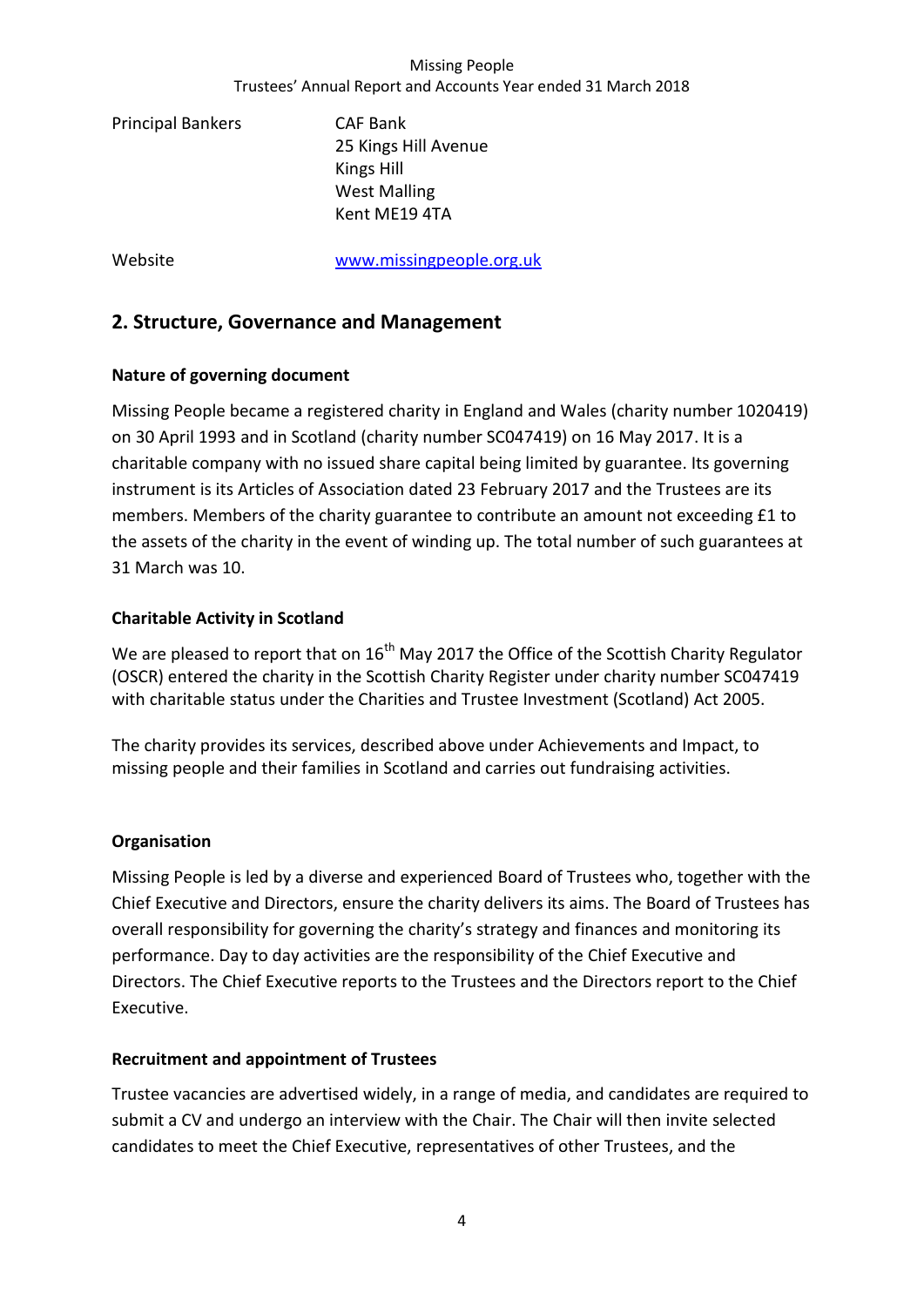# Trustees' Annual Report and Accounts Year ended 31 March 2018

Directors. The procedure for the appointment of Trustees is set out in the Articles of Association.

# **Induction and training**

New Trustees are given a comprehensive briefing pack that includes information about the charity, their role and the issue of missing people. All Trustees are invited to attend a structured induction day and training which aims to ground them in the cause and to enrich their understanding of the difference the charity makes.

# **Pay policy for senior staff**

The aim of our pay policy, which applies to all employees, is to offer remuneration that is fair and appropriate for the roles they perform and the responsibilities they undertake to deliver our charitable aims. The Trustees consider the key management personnel of the charity comprise the Chief Executive and all Directors.

In setting remuneration for all staff, including senior staff, a number of criteria are used including consideration of the nature and responsibilities of specific roles, local and national sector averages and other market factors.

# **Risk management**

Trustees review the major risks faced by the charity as part of their annual cycle of business. Systems of internal financial control have been put in place, which are designed to safeguard the charity's assets, ensure that proper accounting records are maintained and provide reliable and timely financial information.

Trustees are satisfied with these arrangements and the following are key risks which the charity faces and the related mitigation factors in place:

| <b>Risk</b>                                   | <b>Mitigation</b>                              |
|-----------------------------------------------|------------------------------------------------|
| Safeguarding: The charity fails to prevent    | Our policies and procedures are reviewed       |
| harm.                                         | regularly and there is a Safeguarding Panel in |
|                                               | place to review practice. Staff and volunteer  |
|                                               | safeguarding training is compulsory and        |
|                                               | repeated annually. Services Managers           |
|                                               | provide 24/7 on call support for services      |
|                                               | frontline team and DBS checks are in place     |
|                                               | for relevant roles.                            |
| Economic pressures: Changes in the            | We continue to strengthen and diversify our    |
| economic or political environment impact      | income streams and we have in place            |
| negatively on voluntary income.               | rigorous processes for budgeting,              |
|                                               | management reporting and monitoring of         |
|                                               | financial performance.                         |
| Fundraising: Failure by us, or on the part of | We have reviewed our fundraising policies      |
| agencies we work with, to comply with         | and practices, and ensured those working on    |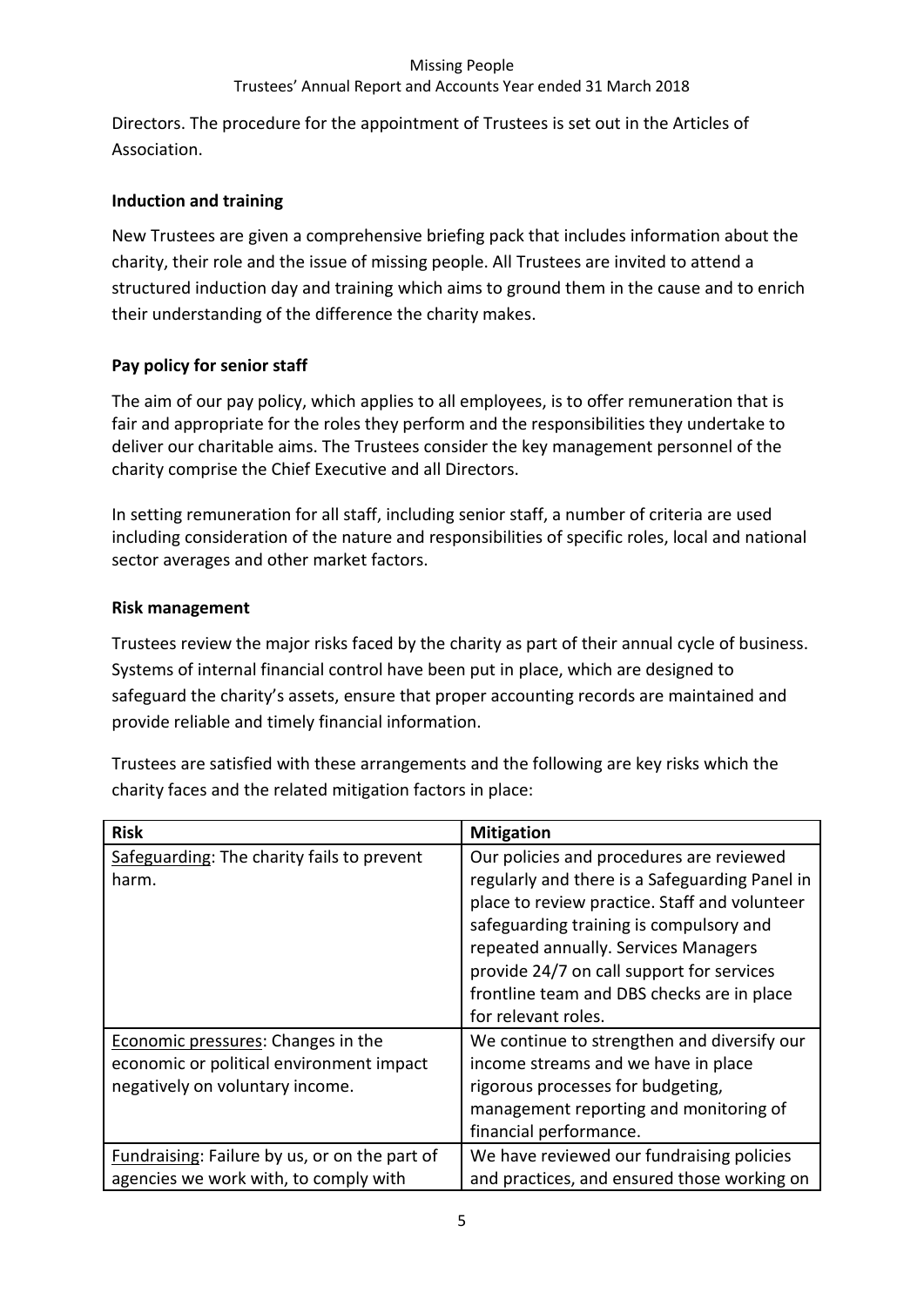| fundraising regulation.                                                                                                                                                                                                    | our behalf abide by our Fundraising Promise<br>and the new Fundraising Regulator and will<br>regularly monitor their work.                                                                                                         |
|----------------------------------------------------------------------------------------------------------------------------------------------------------------------------------------------------------------------------|------------------------------------------------------------------------------------------------------------------------------------------------------------------------------------------------------------------------------------|
| Sector reputation: The media, opinion<br>formers or general public opinion may erode<br>trust in charities, affect the sectors strong<br>standing and may indirectly impact our<br>ability to be trusted and to fundraise. | We will continue to be transparent and<br>trustworthy and provide high quality<br>accredited services in a cost effective way.<br>Trustee and Directors will continue to<br>regularly monitor potential areas of<br>vulnerability. |
| Pro bono support: The charity receives<br>significant pro bono support without which<br>our ability to provide our existing level of<br>service could be impacted.                                                         | We will continue to build positive<br>relationships with pro bono suppliers to<br>ensure support continues. In addition, we<br>always seek a partnership agreement that<br>outlines a minimum length of such support.              |

# **Related parties and cooperation with other organisations**

None of our Trustees receive remuneration or other benefit from their work with the charity.

In order to best serve our beneficiaries, the charity is committed to working in partnership with a range of organisations from the public, private and charity sectors. A multi-agency response to disappearances is critical to success and something we are proud to foster. We work in partnership with every police force across the UK to enable the referral of families with a missing loved one to our support services, and to offer our independent and confidential support to people who are reported missing to the police. In partnership with the National Crime Agency and education specialist Groupcall, we operate the Child Rescue Alert system.

As a recognised leader in the field of missing persons, the charity is a proud member of Missing Children Europe, the Global Missing Children's Network and the International Centre for Missing and Exploited Children.

We work with a range of charities who are specialists in areas in which people who are missing may be affected – including mental health, Child Sexual Exploitation and suicide. This can include referrals, sharing best practice and piloting new ways to respond together.

The charity works in formal partnerships with a growing number of Local Authorities to support children who have been missing. Please see the Development and Partnerships section for more information.

The charity's wholly owned subsidiary Missing Limited remained dormant throughout the year.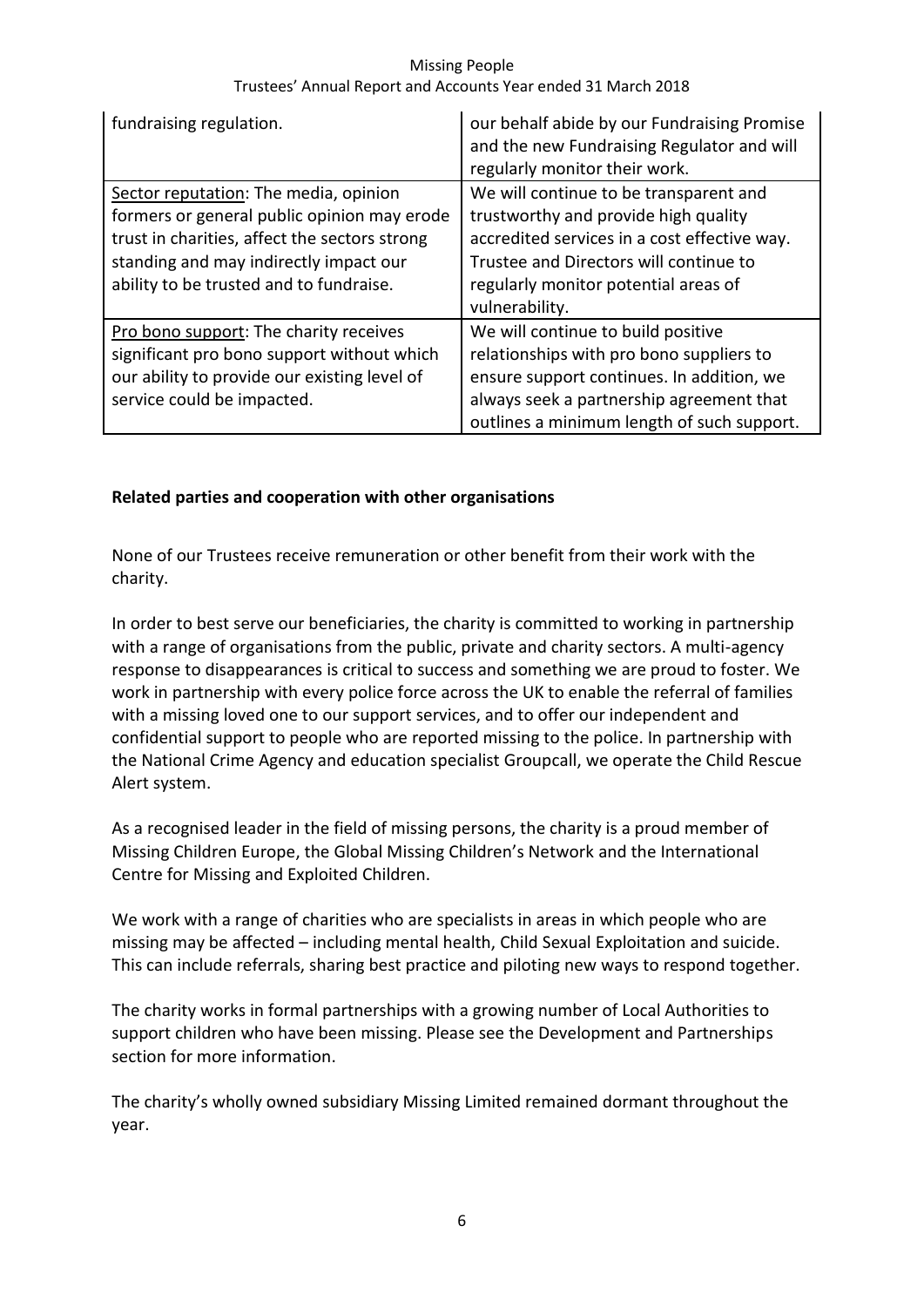# **3. Purpose, Aims and Charitable Activities of Public Benefit**

# **Vision**

Every missing person is found safe.

# **Mission**

To be a lifeline when someone disappears.

# **Aims**

- To safeguard and support missing people
- To provide tailored and effective family support
- To be the authoritative voice advocating for missing people and families
- To be a strong, diverse and effective organisation

# **Charitable Activities of Public Benefit**

Trustees have complied with their duty in section 17 of the Charities Act 2011 to have paid due regard to the Charity Commission's guidance on public benefit in deciding which activities the charity should undertake.

Missing People offers free, confidential, 24 hour support to the 180,000 people who go missing each year in the UK, many more than once. For families left behind the charity helps to find missing loved ones and provides specialised support to end the heartache and confusion.

Our work is informed by original research, consultation and evaluation of our services. We work in partnership with police, local authorities and a diverse range of other charities covering homelessness, Child Sexual Exploitation and mental health. We actively influence the national government strategy for missing persons.

The charity helps missing children and young people in crisis, and those thinking of going missing. Missing People operates the free, confidential 116 000 Helpline for missing children in the UK. We provide confidential advice and support around the clock. Importantly, we also enable young people, often living on the streets in danger or at risk of exploitation, to reconnect with their families or carers. We also work in partnership with Local Authorities to ensure the safety of young people who return from being missing.

When a child's life may be in immediate danger, the charity provides Child Rescue Alert in partnership with CEOP, a command of the [National Crime Agency \(NCA\),](http://nationalcrimeagency.gov.uk/) and technology partner Groupcall. The charity can issue an Alert at police request day or night in either a very targeted area or nationally.

For vulnerable missing adults, Missing People provides free, confidential, 24-hour advice and support. A missing adult can pass on a 'safe and well' message to their family or carers, often leading them to reconnect directly.

When someone disappears it is vital that their family can access advice and support immediately and for as long as that person is missing. That is why Missing People provides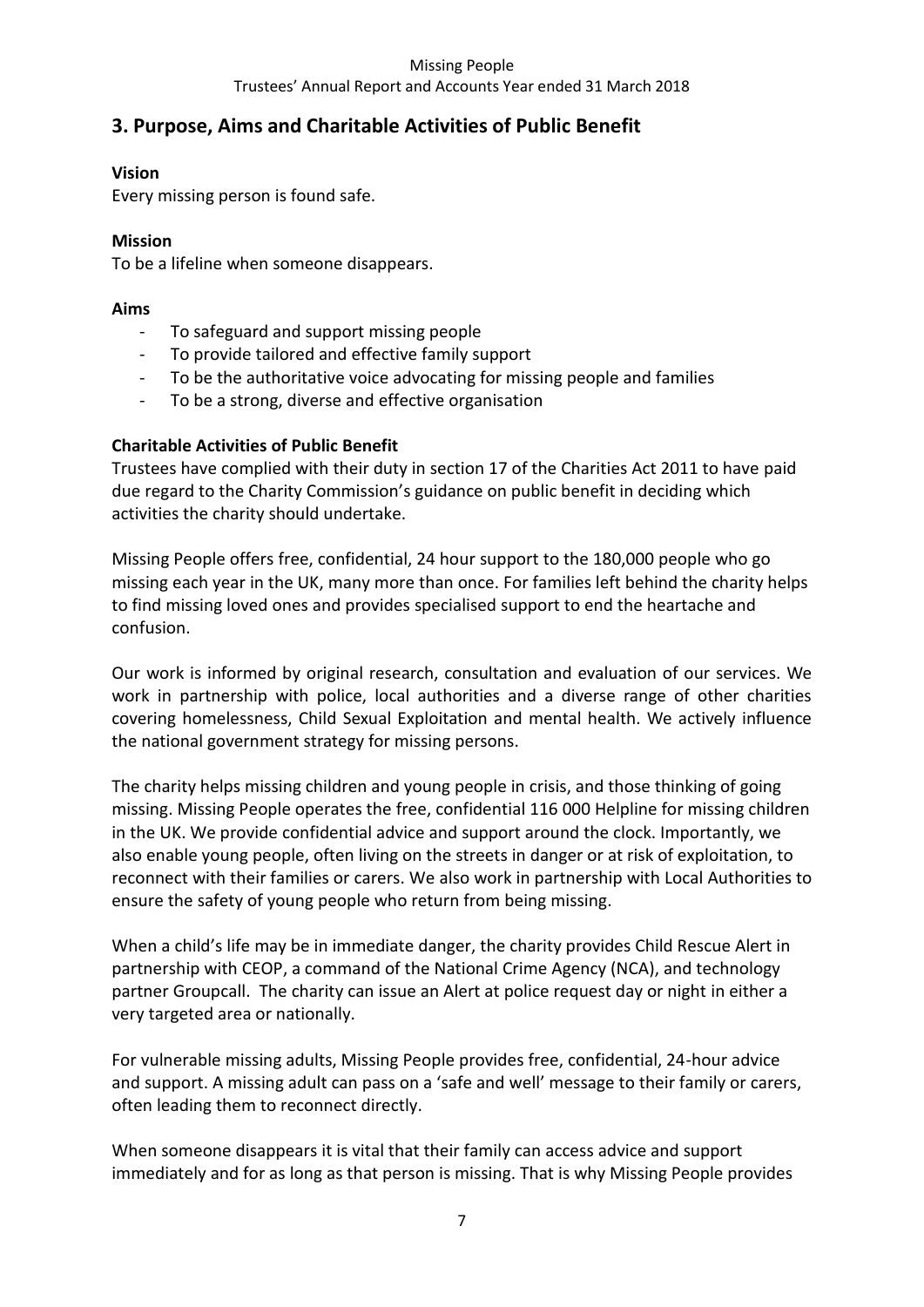# Trustees' Annual Report and Accounts Year ended 31 March 2018

free emotional and practical support as well as a range of in-depth support such as telephone counselling and events for families.

Where appropriate, the charity provides free publicity services to help find vulnerable missing people. To achieve this we work in partnership with companies such as Royal Mail Group and outdoor advertisers who provide pro bono media space. Appeals generate information and sightings from the public, as well as contact from the missing person, 24 hours a day.

# **Volunteers**

Without volunteers, Missing People could not be a lifeline when someone disappears. Volunteers gain new experiences within the voluntary sector, learn from highly-trained staff and gain and develop new skills that will stay with them forever.

Volunteers can make a real difference to missing people and their families by giving their time at the charity's central office in London, or in any part of the UK through our local volunteer programme.

# **4. Achievements and Impact**

# **Services Performance**

*"It was a lifeline at that time and the importance of it cannot be underestimated. We, as a family, are so grateful to Missing People."* Family of a missing person

# **Families of missing people**

We supported 3,266 families this year**,** both whilst a loved one was missing or after their return. More than 11,000 people also accessed our family support online.

Missing People continued to provide in-depth support via telephone counselling, peer to peer support and events for families including carol services to remember missing loved ones in England and Scotland and our sixth Family Day for loved ones.

Making publicity appeals for a missing person is a vital service for families. We searched and helped to find 2,438 people this year. Of these appeals, we helped to find 1,487 vulnerable adults that we searched for. We continued to focus on publicity efforts for those at great risk of harm.

This year the Missing People Choir reached the final of *Britain's Got Talent*, reaching a combined audience of 20 million people. The immediate impact was significant: the choir performed several times with appeals for people who are missing displayed on screens behind them. This directly found two people, delivering the charity's mission.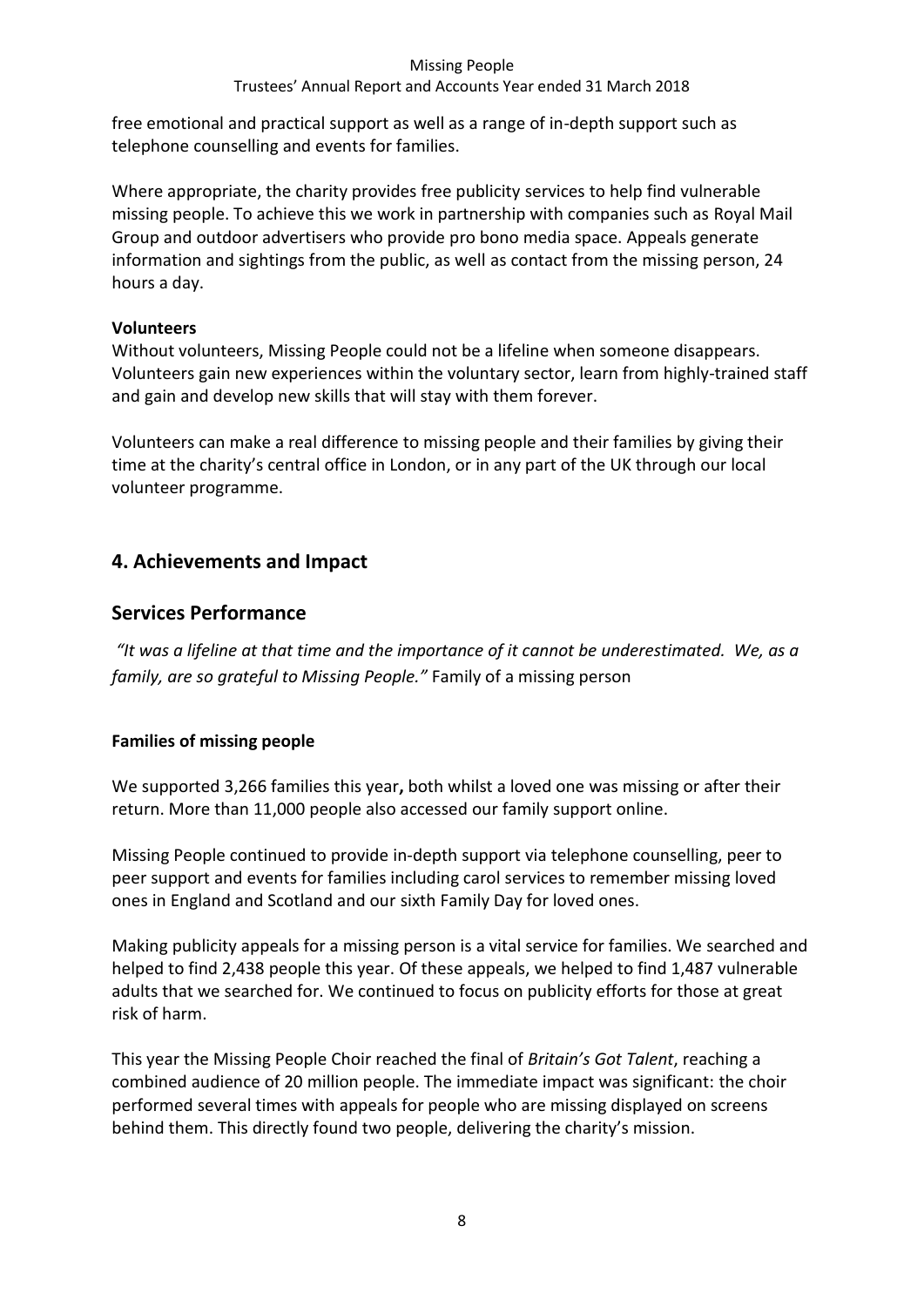# **Missing children and young people**

This year we made a difference to the lives of 3,962 children and young people – 20% more than the previous year.

In total we reached almost 50,000 children and young people through our services, web resources and TextSafe®. TextSafe® messages are sent to a mobile phone to let a child reported as missing know that our support is available. This innovative and effective way to reach children was used to send messages to over 20,000 children and young people.

# **Vulnerable missing adults**

This year we continued to provide accredited support, helping 1,822 adults who had gone missing or who were thinking about going missing. Our focus for helping adults remains to provide 24/7 crisis support whenever someone needs us.

We sent TextSafe® messages to over 10,000 adults this year, letting them now our service is available if they need help or want to talk.

We also helped to find a further 1,579 vulnerable adults that we searched for. We continued to focus on publicity efforts on those at great risk of harm.

# **Development and Partnerships**

Missing People and St Giles Trust SOS were jointly funded by the Home Office to deliver a project which scopes and tests new ways of working with young people who are criminally exploited to become drug mules. These very vulnerable young people often going missing for days or weeks and are exposed to further abuse, violence and other risks whilst away. Left behind are the families and carers who not only face the trauma of ambiguous loss but the worry that their loved-one (or they) will be seriously hurt or harmed. As a result of this funding, our nationally available telephone service SafeCall was set up in November 2017 and will continue to support children, their families and professionals until 31st December 2018.

An event focused on highlighting adults who return from being missing was held in Cardiff, with the aim of kick starting the national conversation about the need for improved support. Following this event, and a similar event in London, we have created online resources on the support needs of returning adults, and we continue to scope a pilot to provide adults with a 'return home interview' and support.

In January we launched an innovative transformation project working in partnership with Sussex Police and Wiltshire Constabulary to pilot charity-led Prevention Interviews (previously Safe and Well Checks). The police 'Prevention Interview' is the only consistent process through which most missing children and adults pass.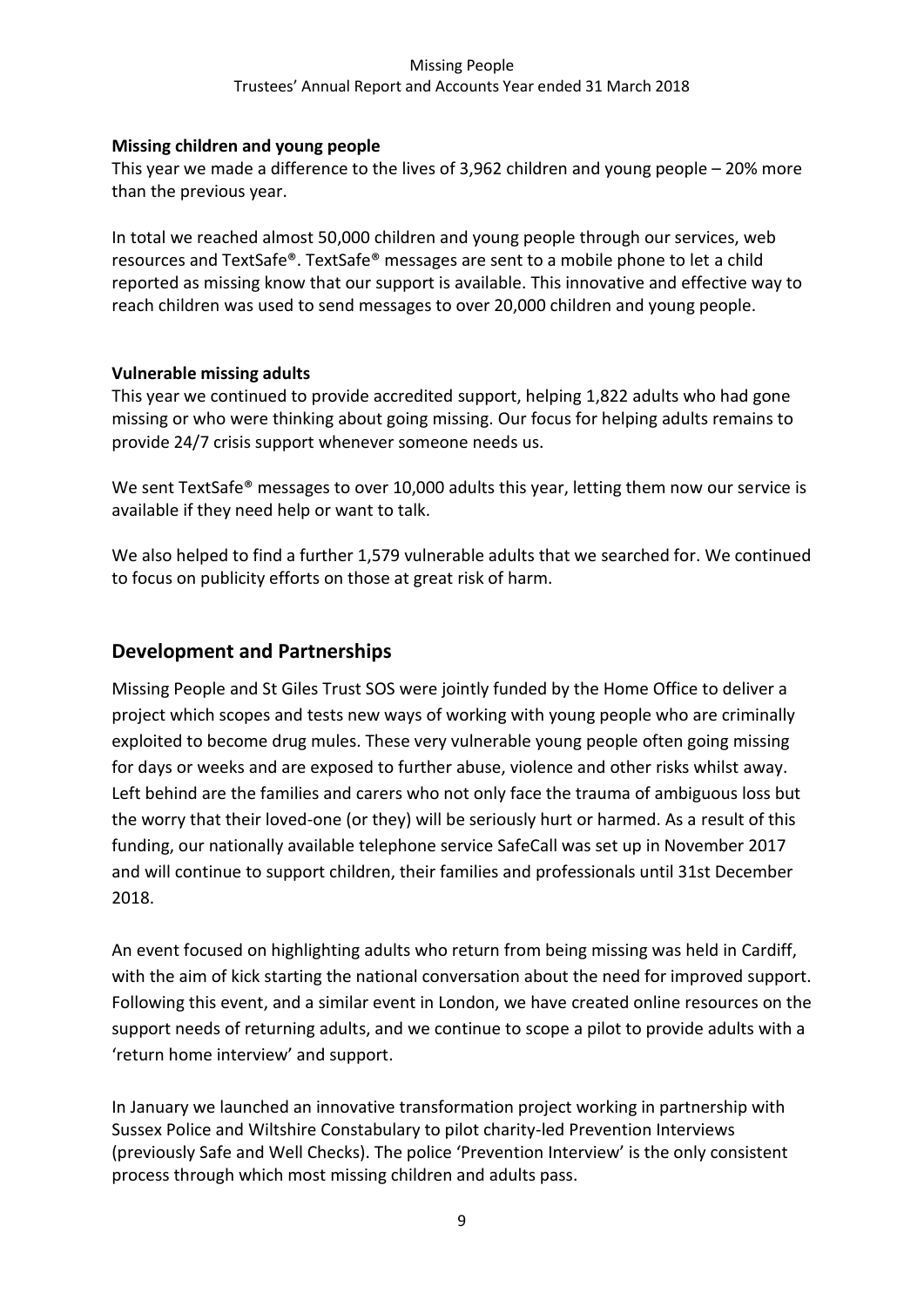This pilot will test the concept that more could be made of this vital 'moment' (of return) by ensuring that the right professional, with the appropriate skills, meets the adult or child to carry out the prevention interview.

The pilot will directly evaluate how charity-led Prevention Interviews change the breadth, the speed and the frequency of other agencies' involvement (including, but not limited to, Local Authorities) after the return of the missing child or adult. This has the potential to inspire changes in national policy and practice and to reduce the incidence of repeat missing episodes (through faster, better safeguarding responses).

# **Policy and Research**

The Guardianship (Missing Persons) Act was given Royal Assent at the beginning of this year but campaigning work has continued to ensure that the necessary secondary legislation is completed as soon as possible, after which families will be able to start making applications. This work is ongoing with no date yet confirmed for completion.

We led the All Party Parliamentary Group (APPG) for Runaway and Missing Children and Adults' inquiry into safeguarding missing adults who have mental health issues. It is estimated that up to 80% of the 95,000 adults who go missing each year will be experiencing mental health issues. The inquiry began with consultation with people who have been missing, their families and the professionals who work with them. The APPG then sent out a call for evidence to all police forces and followed this up with two parliamentary roundtable meetings. The evidence gathered throughout the year will be used to create a report with recommendations for better support for returned missing adults.

We have continued to lead the conversation regarding the growing issue of Child Criminal Exploitation (CCE). Following the APPG meeting held in March 2017 we have continued to build on our expertise about this issue, supported by the launch of a dedicated service for victims (SafeCall). The Home Office Serious Violence Strategy, which was launched April 2018, explicitly included the links between CCE and missing, a connection that we have been campaigning to have acknowledged.

We worked with the English Coalition for Runaway Children (ECRC) to develop a briefing on good practice for return interviews. We led development of this document and following its publication had the opportunity to share the recommendations with representatives from the Department for Education who attended an ECRC meeting.

Working with UCL and ECPAT UK we started work to update the 'Heading Back to Harm' research which was originally conducted in 2016. This research considers the links between trafficked and accompanied minors and missing.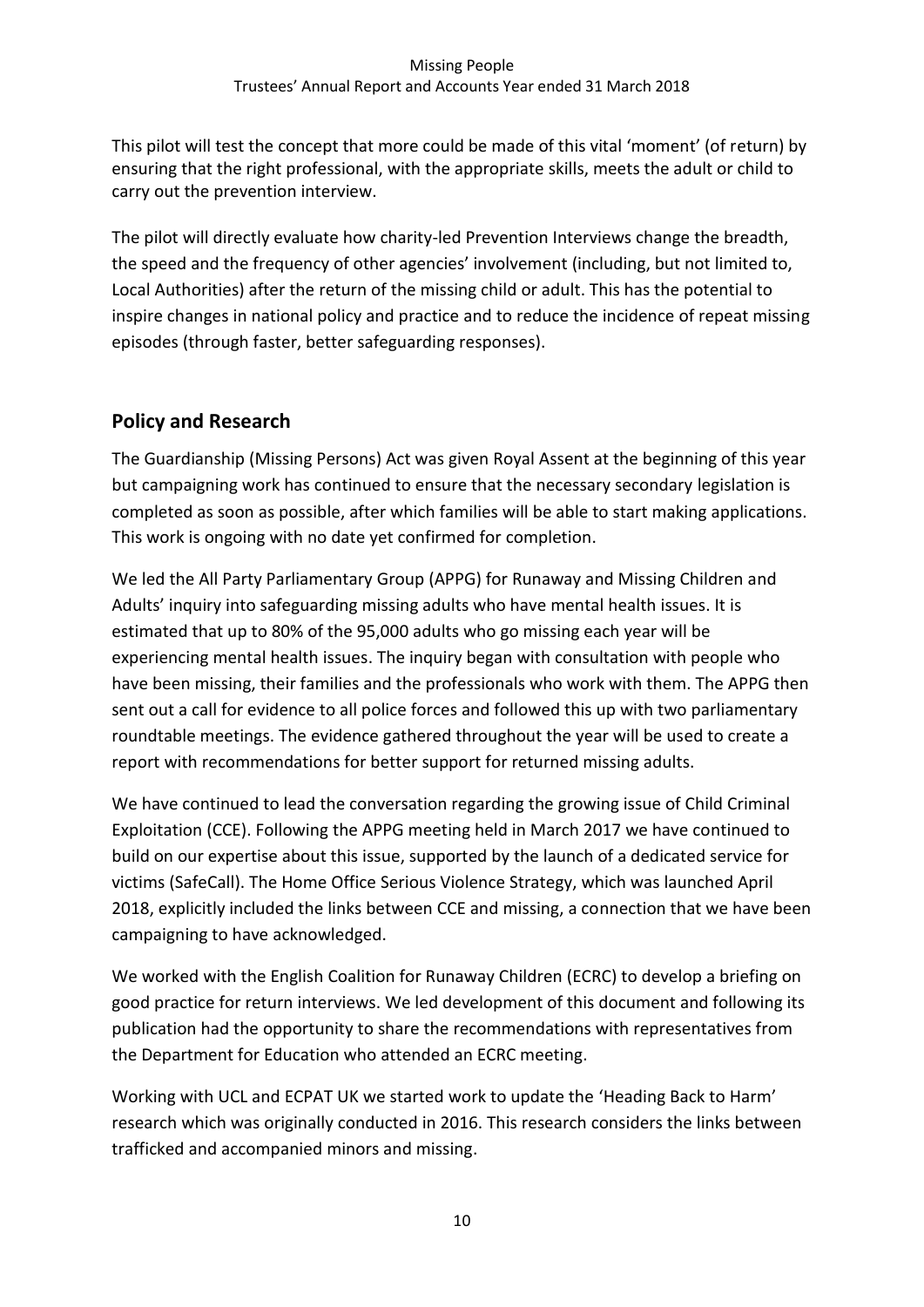# **Monitoring and Evaluation**

Missing People is committed to the robust monitoring and evaluation of its activities, so that we can effectively identify and measure the impact on the lives of those we support. We have embedded monitoring and evaluation processes throughout all our projects, and have two members of staff (both of whom are members of the Charities Evaluation Working Group) with responsibility for undertaking thorough evaluation of our work on a regular basis. Our evaluation processes include the monitoring of critical impact measurements, alongside monitoring of detailed operational and management information, which are reported back to our Board of Trustees on a quarterly basis as part of a Balanced Scorecard (BSC). We produce an annual Impact Report that is freely available to everyone. In addition, we seek to collect feedback from those using our services, which allows us to assess our impact in their lives and the varied issues that they face.

We also work with external evaluators which allow our work to be challenged, scrutinised and improved, through independent review. Overall, our evaluation processes are crucial in enabling organisational learning and helping us to adapt our service design and delivery in response to the changing needs of our beneficiaries.

Over the last financial year, we have developed our evaluation so that we can better understand and communicate the value and impact of our work. This has included a significant review and development of our organisational Theories of Change around all the major areas of our work and key beneficiary groups, including: families of missing people and children and adults who are either thinking of going missing, have gone, or who have returned. This work was shaped by impact measurement best practice guidelines developed for the voluntary sector. We have also conducted focused work on the development of a Wellbeing Indicator to help us identify the difference (and range of differences) we make to people with a family member missing.

Missing People will continue to look to develop our evaluation and impact work, and be led by emerging thinking and innovation. Our priorities will include:

- Improving how we seek feedback from our beneficiaries
- Greater efficiency and efficacy in how we record and monitor organisational and management data
- Development of evaluation frameworks to support our participation and engagement work with our beneficiaries
- Further development of impact presentation and reporting results
- Working towards recognition of and membership to NCVO's Inspiring Impact Hub as an 'Impact Champion'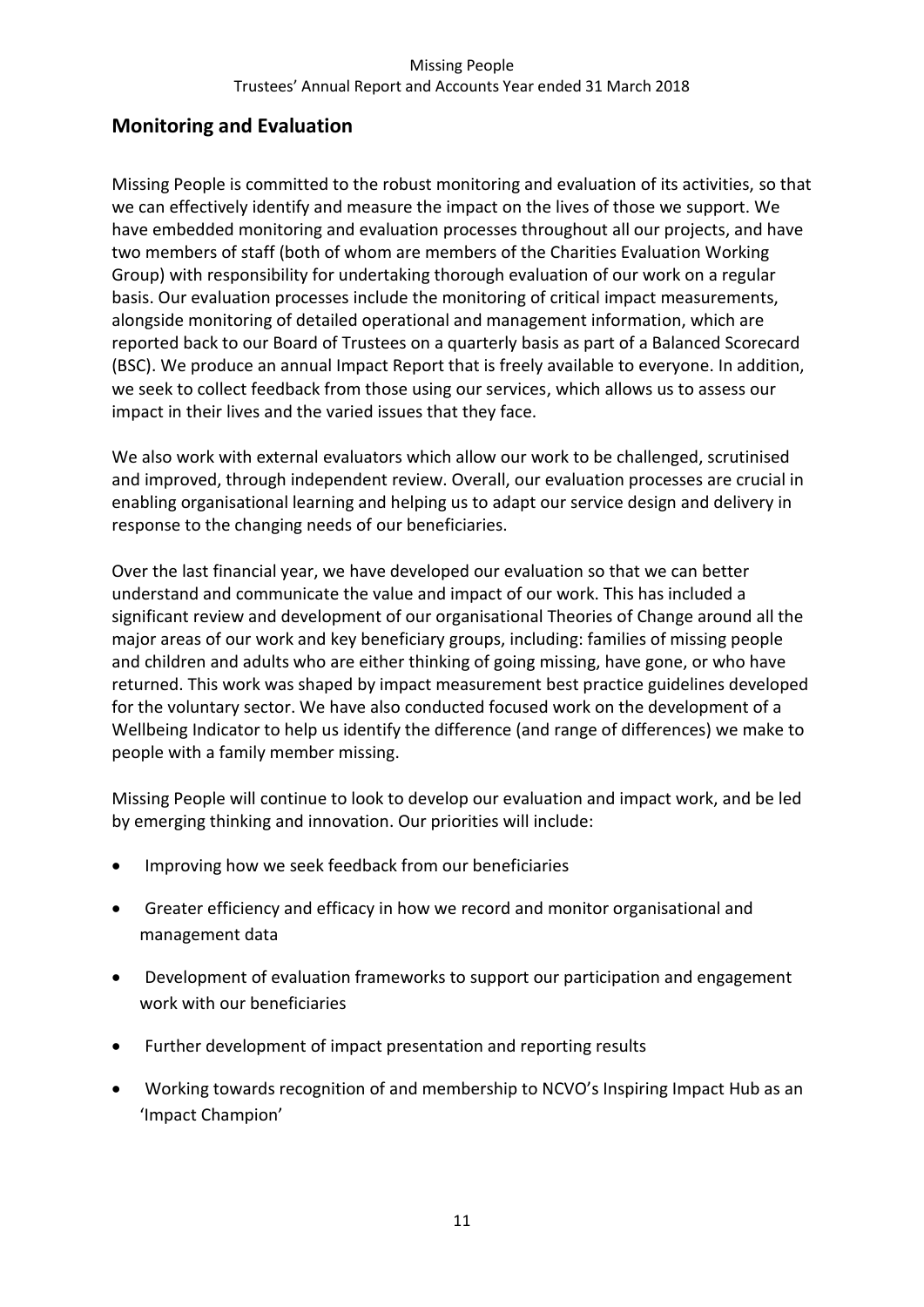# **Fundraising Statement**

Our supporters are at the heart of what we do. They help us to find vulnerable missing people and to support families facing unimaginable heartache. In supporting us, they send a powerful message that they care about people and the society we live in. We show our supporters the same care and respect.

As an independent charity we rely on donations. Our approach to raising voluntary funds is to focus on long-term sustainable support delivered by a team of staff and volunteers at the charity. On average we generate £5-£6 for every £1 invested in fundraising.

Missing People is a paying member of the Fundraising Regulator and raises funds in accordance with the charity's own Ethical Policy and Fundraising Promise. We have guidelines in place to ensure we take extra care with supporters who may be vulnerable.

This year we have continued to grow voluntary income and we were delighted to welcome significant new supporters including the Mayor's Rough Sleeping Innovation Fund [Greater London Authority), and several new Leading Lights (our major donor programme). They joined long-term supporters including the players of the People's Postcode Lottery and multi-year funders such as the Scottish Government, BBC Children in Need, Phillip Morris International, Dulverton Trust, Rayne Foundation and the Leathersellers' Company. We could not be a lifeline without them.

We are pleased to report that we received 0 complaints regarding fundraising between  $1<sup>st</sup>$ April 2017 and  $31<sup>st</sup>$  March  $31<sup>st</sup>$  December 2018.

# **5. Financial Review**

The charity achieved a surplus of £32K in the year (2017:£115K), reflecting another year of income growth, sound fundraising performance and careful financial management.

Our total income at £3,392K showed growth of 9% on 2016-17 (£3,098K) and we continue to see benefits from our investment in a long-term programme focused on achieving diverse, robust and reliable income streams in a time of continuing reductions in statutory funding.

Total expenditure at £3,360K showed an increase of 13% on last year (£2,983K) and we have continued to focus our spending on front-line services. Expenditure on charitable activities rose by 11% in the year and the significant impact of the achievements made possible with this money is discussed elsewhere in this report. Fundraising costs at £571K represented 17% of income.

Volunteers and pro-bono supporters again contributed significantly to the charity, far beyond the income recognised in these financial statements. Missing People is particularly grateful to Waitrose for providing full office accommodation. We thank the out-of-home media owners represented by Outsmart and many other print and digital partners for media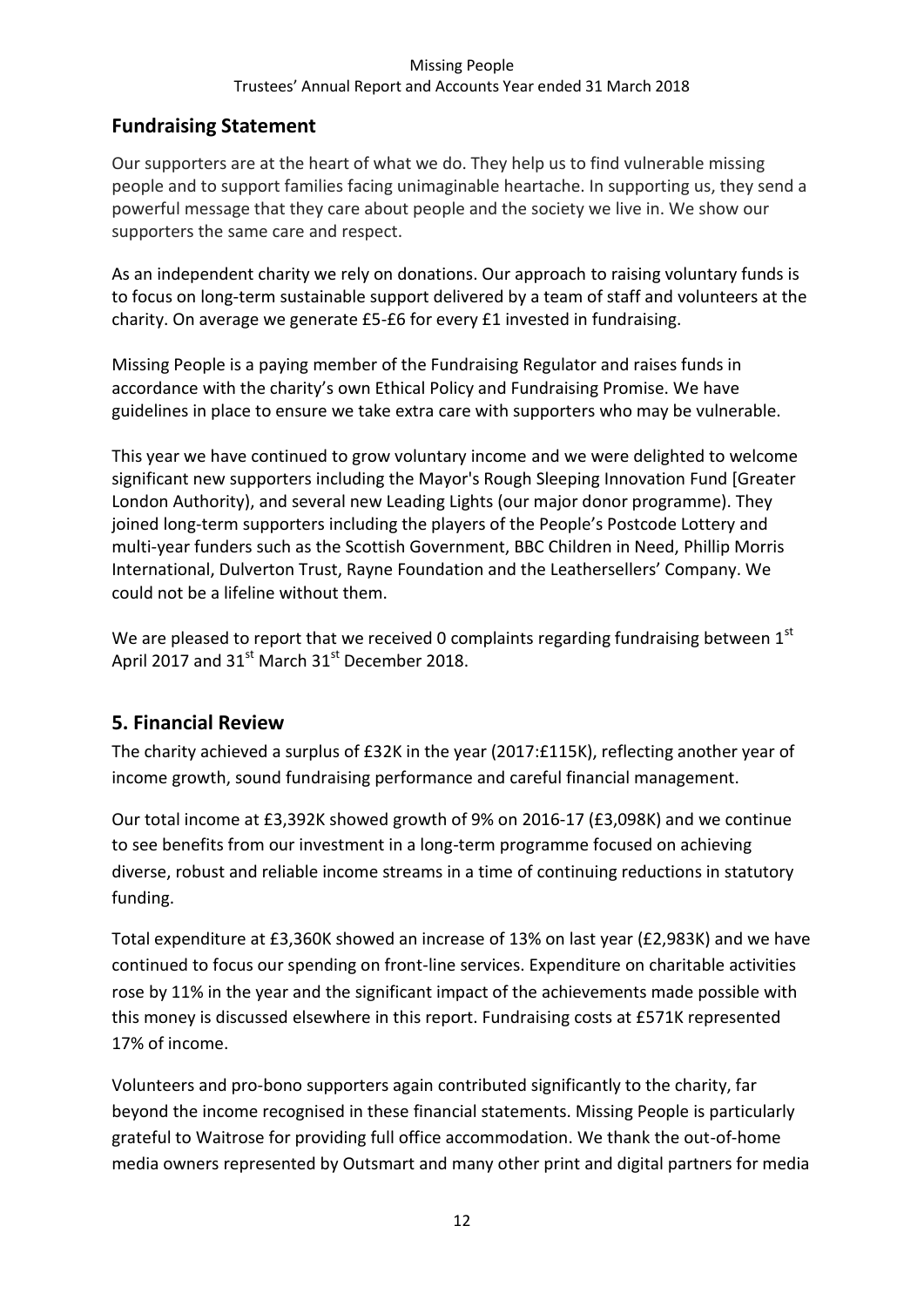# Trustees' Annual Report and Accounts Year ended 31 March 2018

space and we are grateful to the charity's solicitors Clifford Chance for their ongoing services provided on a pro bono basis.

# **Reserves**

The charity's free reserves policy is that it should hold no less than three months' and no more than six months' current operating costs, based annually on budgeted income and expenditure, to safeguard against fluctuations that may arise in funding. This policy is intended to maximise the amount available for Missing People's charitable activities during the current economic climate. Free reserves are defined as unrestricted funds less fixed assets and designated funds. At the end of the year, the level of free reserves was £1.296m (2017: £1.26m) which was a little over four months' worth of current operating costs out of unrestricted funds.

# **Investment policies and objectives**

Missing People does not currently invest charity funds in stocks or shares and Trustees review this policy on an annual basis. The limited numbers of shares that may be generously donated to Missing People are sold to aid our charitable activities

# **6. Plans for the Future**

Missing People is an organisation that is focused on sustainability and one of our key values is to be future minded. In the final year of our current plan we continued to make significant progress and also created a new Plan to commence in 2017/18. In the next five years, our broad aims are:

- To double the number of people we help each year to 20,000, across the UK, focused on those who need our help the most
- Everyone using our services continues to receive high quality support that is based on their needs
- Speaking up for missing people and their loved ones
- Growing annual income from £3m to £6m to achieve these plans

This represents achievable, challenging growth based on where we have come over the course of our last strategic plan. As we created the new Plan we knew that continuing to grow what we already do well is not enough. We need innovative ways to support the people who need us the most. We know it's not going to be plain sailing. For the sake of those that need us, we are confident in our ambition. If we don't help them, no one will.

# **7. Statement of Trustees' Responsibilities**

The charity Trustees (who are also the directors of Missing People Limited for the purposes of company law) are responsible for preparing the Trustees' Annual report and the financial statements in accordance with applicable law and United Kingdom Accounting Standards (United Kingdom Generally Accepted Accounting Practice).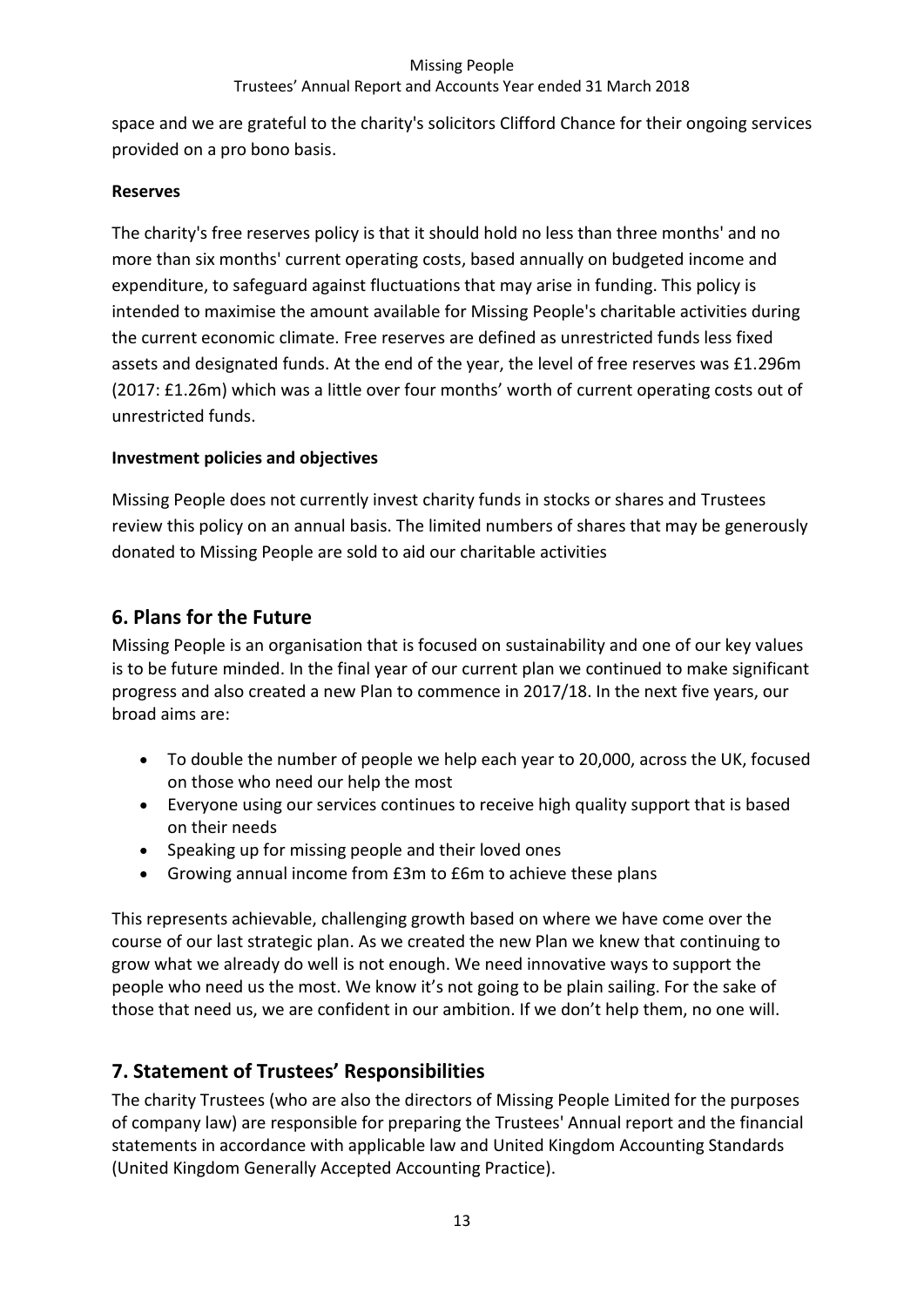#### Trustees' Annual Report and Accounts Year ended 31 March 2018

Company law requires the Trustees to prepare financial statements for each financial year in accordance with United Kingdom Generally Accepted Accounting Practice (United Kingdom Accounting Standards and applicable law). Under company law the Trustees must not approve the financial statements unless they are satisfied that they give a true and fair view of the state of affairs of the charitable company and of the incoming resources and application of resources, including the income and expenditure, of the charitable company for that period.

In preparing these financial statements, the Trustees are required to:

- select suitable accounting policies and then apply them consistently;
- make judgements and accounting estimates that are reasonable and prudent;
- state whether applicable UK Accounting Standards have been followed, subject to any material departures disclosed and explained in the financial statements;
- prepare the financial statements on the going concern basis unless it is inappropriate to presume that the charity will continue in business.

The Trustees are responsible for keeping adequate accounting records that are sufficient to show and explain the charity's transactions and disclose with reasonable accuracy at any time the financial position of the charity and enable them to ensure that the financial statements comply with the Charities and Trustee Investment (Scotland) Act 2005, regulation 8 of the Charities Accounts (Scotland) Regulations 2006 (as amended) and with the requirements of the Companies Act 2006. They are also responsible for safeguarding the assets of the charity and hence for taking reasonable steps for the prevention and detection of fraud and other irregularities.

Financial statements are published on the charitable company's website in accordance with legislation in the United Kingdom governing the preparation and dissemination of financial statements, which may vary from legislation in other jurisdictions. The maintenance and integrity of the charitable company's website is the responsibility of the Trustees. The Trustees' responsibility also extends to the on-going integrity of the financial statements contained therein.

Each Trustee has confirmed that, insofar as they are aware:

- there is no relevant audit information of which the charity's auditors are unaware;
- they have taken all the steps, that as Trustees they ought to have taken, to make themselves aware of any relevant audit information and to establish that the auditors are aware of that information.

Approved by the Trustees on 11 September 2018 and signed on their behalf by:

Kate Adams Chair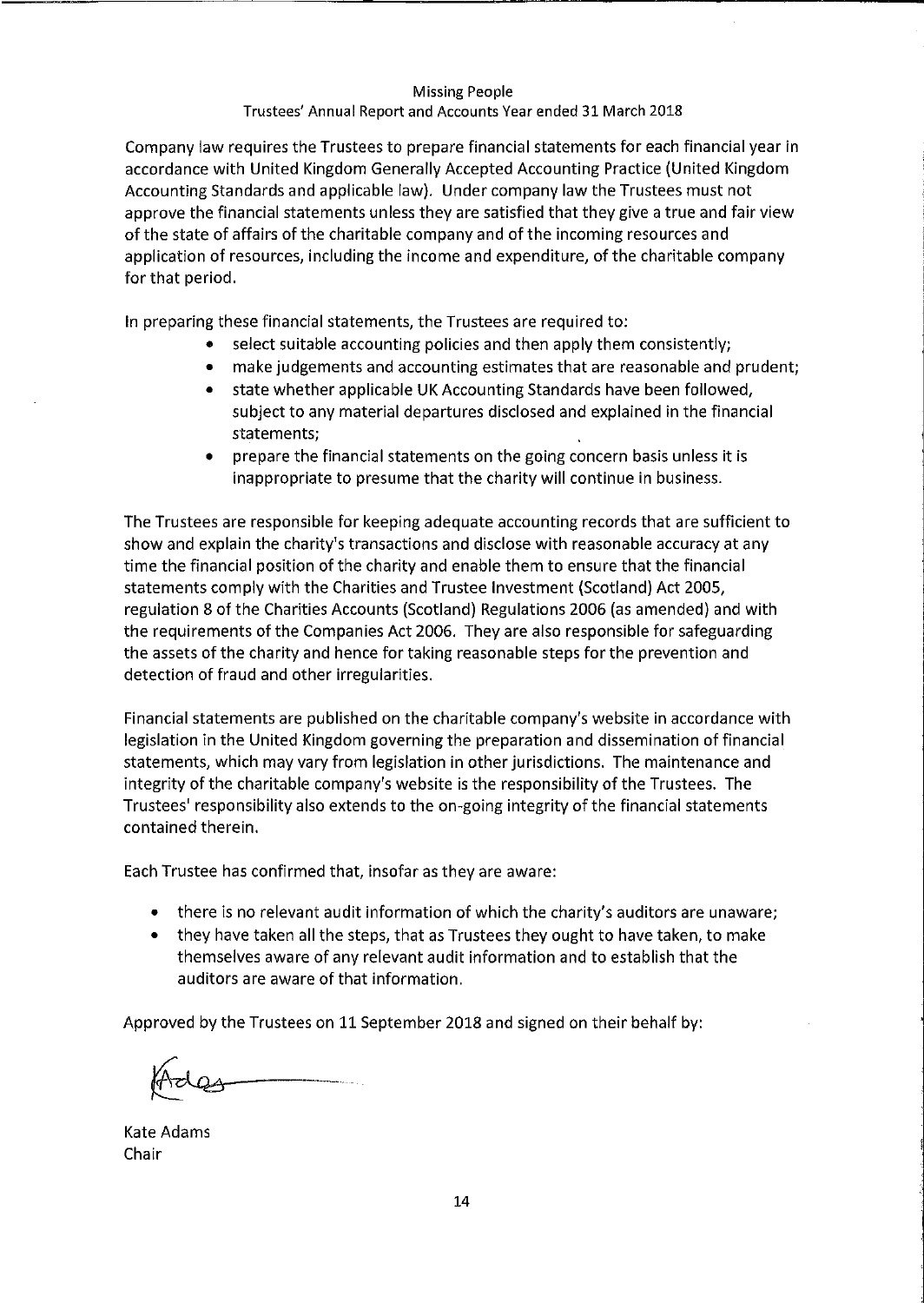# **Independent auditor's report to the members and trustees of Missing People Limited**

# **Opinion**

We have audited the financial statements of Missing People Limited ("the Charitable Company") for the year ended 31 March 2018 which comprise the statement of financial activities, the balance sheet, the statement of cashflows and notes to the financial statements, including a summary of significant accounting policies. The financial reporting framework that has been applied in their preparation is applicable law and United Kingdom Accounting Standards, including Financial Reporting Standard 102 *The Financial Reporting Standard applicable in the UK and Republic of Ireland* (United Kingdom Generally Accepted Accounting Practice).

In our opinion, the financial statements:

- give a true and fair view of the state of the Charitable Company's affairs as at 31 March 2018 and of its incoming resources and application of resources for the year then ended;
- have been properly prepared in accordance with United Kingdom Generally Accepted Accounting Practice; and
- have been prepared in accordance with the requirements of the Companies Act 2006, the Charities and Trustee Investment (Scotland) Act 2005 and regulation 8 of the Charities Accounts (Scotland) Regulations 2006, as amended in 2010.

# **Basis for opinion**

We conducted our audit in accordance with International Standards on Auditing (UK) (ISAs (UK)) and applicable law. Our responsibilities under those standards are further described in the Auditor's responsibilities for the audit of the financial statements section of our report. We are independent of the Charitable Company in accordance with the ethical requirements relevant to our audit of the financial statements in the UK, including the FRC's Ethical Standard, and we have fulfilled our other ethical responsibilities in accordance with these requirements. We believe that the audit evidence we have obtained is sufficient and appropriate to provide a basis for our opinion.

# **Conclusions related to going concern**

We have nothing to report in respect of the following matters in relation to which the ISAs (UK) require us to report to you where:

- the Trustees' use of the going concern basis of accounting in the preparation of the financial statements is not appropriate; or
- the Trustees have not disclosed in the financial statements any identified material uncertainties that may cast significant doubt about the Charitable Company's ability to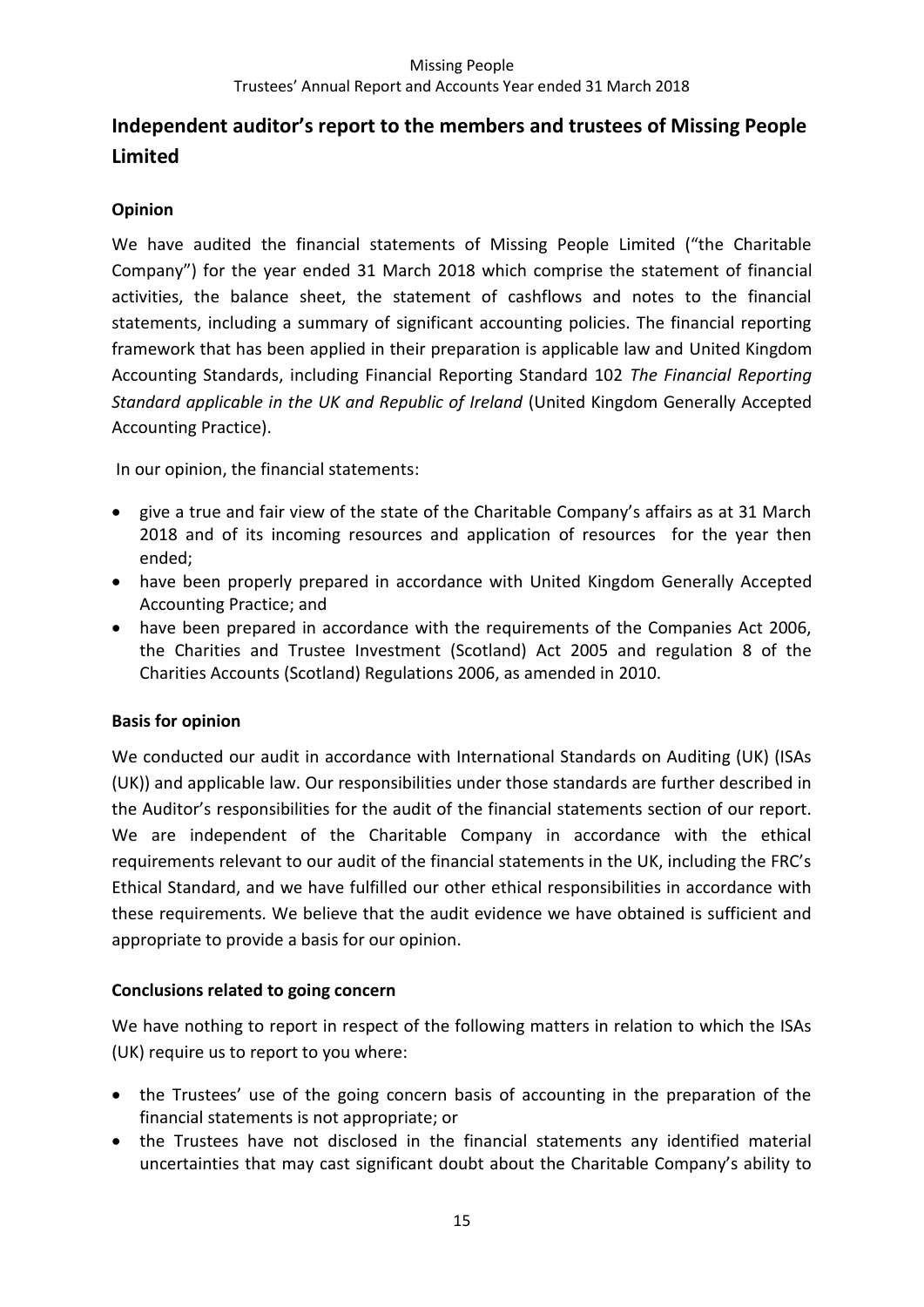continue to adopt the going concern basis of accounting for a period of at least twelve months from the date when the financial statements are authorised for issue.

# **Other information**

The other information comprises the information included in the Annual Report, other than the financial statements and our auditor's report thereon. The other information comprises: the Trustees' Report and the Chair's Statement. The Trustees are responsible for the other information.

Our opinion on the financial statements does not cover the other information and, except to the extent otherwise explicitly stated in our report, we do not express any form of assurance conclusion thereon.

In connection with our audit of the financial statements, our responsibility is to read the other information and, in doing so, consider whether the other information is materially inconsistent with the financial statements or our knowledge obtained in the audit or otherwise appears to be materially misstated. If we identify such material inconsistencies or apparent material misstatements, we are required to determine whether there is a material misstatement in the financial statements or a material misstatement of the other information. If, based on the work we have performed, we conclude that there is a material misstatement of this other information, we are required to report that fact.

We have nothing to report in this regard.

# **Opinions on other matters prescribed by the Companies Act 2006**

In our opinion, based on the work undertaken in the course of the audit:

- the information given in the Trustees' Report, which includes the Directors' Report and the Strategic report prepared for the purposes of Company Law, for the financial year for which the financial statements are prepared is consistent with the financial statements; and
- the Strategic report and the Directors' Report, which are included in the Trustees' Report, have been prepared in accordance with applicable legal requirements.

# **Matters on which we are required to report by exception**

In the light of the knowledge and understanding of the Charitable Company and its environment obtained in the course of the audit, we have not identified material misstatement in the Strategic report or the Trustee's report.

We have nothing to report in respect of the following matters in relation to which the Companies Act 2006 and the Charities and Trustee Investment (Scotland) Act 2005 requires us to report to you if, in our opinion;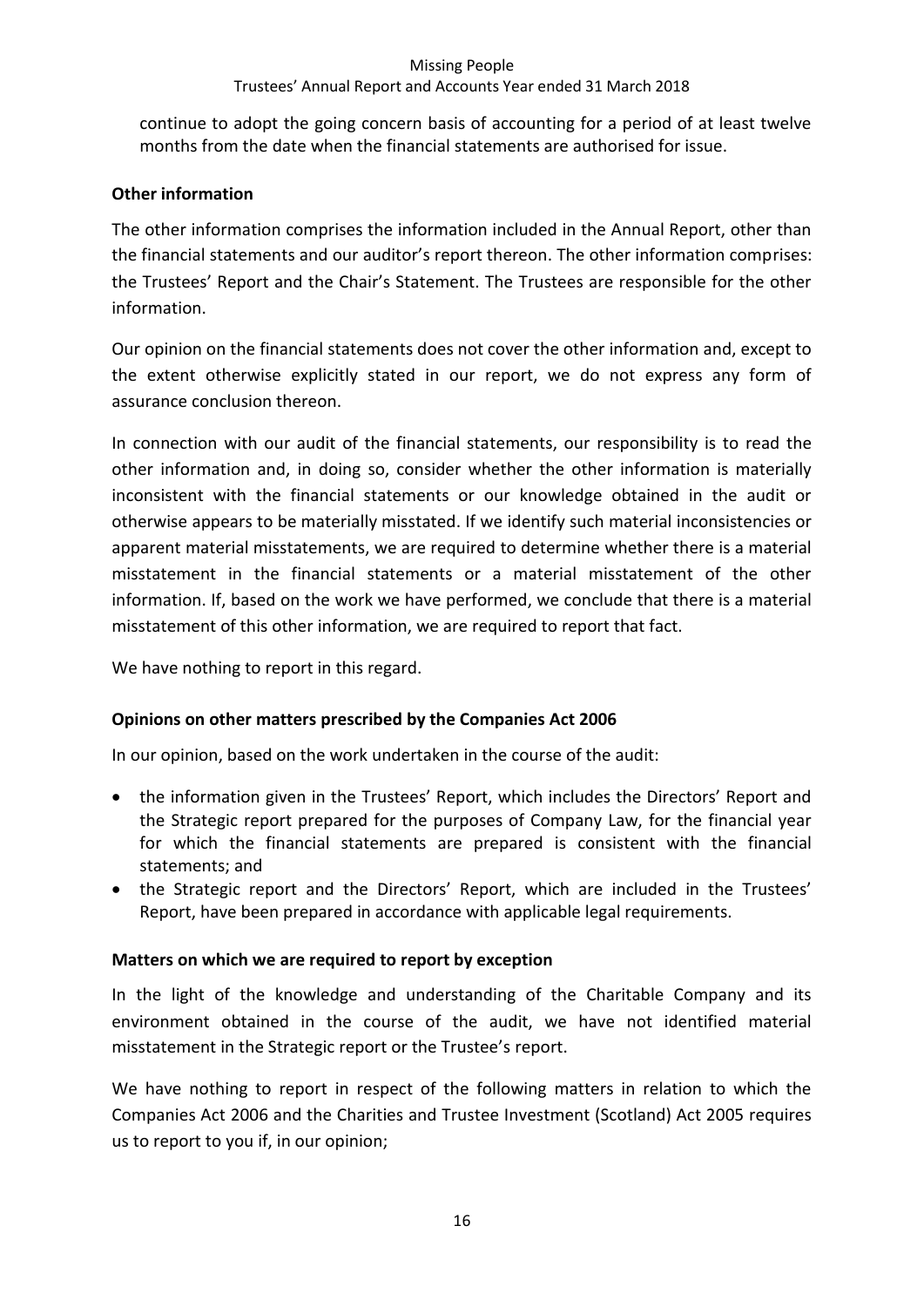# Trustees' Annual Report and Accounts Year ended 31 March 2018

- proper and adequate accounting records have not been kept, or returns adequate for our audit have not been received from branches not visited by us; or
- the financial statements are not in agreement with the accounting records and returns; or
- certain disclosures of Directors' remuneration specified by law are not made; or
- we have not received all the information and explanations we require for our audit.

# **Responsibilities of Trustees**

As explained more fully in the Statement of Trustees' Responsibilities, the Trustees (who are also the directors of the charitable company for the purposes of company law) are responsible for the preparation of the financial statements and for being satisfied that they give a true and fair view, and for such internal control as the Trustees determines is necessary to enable the preparation of financial statements that are free from material misstatement, whether due to fraud or error.

In preparing the financial statements, the Trustees are responsible for assessing the Charitable Company's ability to continue as a going concern, disclosing, as applicable, matters related to going concern and using the going concern basis of accounting unless the Trustees either intend to liquidate the Charitable Company or to cease operations, or have no realistic alternative but to do so.

# **Auditor's responsibilities for the audit of the financial statements**

We have been appointed as auditor under section 44(1)(c) of the Charities and Trustee Investment (Scotland) Act 2005 and under the Companies Act 2006 and report in accordance with the Acts and relevant regulations made or having effect thereunder.

Our objectives are to obtain reasonable assurance about whether the financial statements as a whole are free from material misstatement, whether due to fraud or error, and to issue an auditor's report that includes our opinion. Reasonable assurance is a high level of assurance, but is not a guarantee that an audit conducted in accordance with ISAs (UK) will always detect a material misstatement when it exists. Misstatements can arise from fraud or error and are considered material if, individually or in the aggregate, they could reasonably be expected to influence the economic decisions of users taken on the basis of these financial statements.

A further description of our responsibilities for the audit of the financial statements is located at the Financial Reporting Council's ("FRC's") website at:

<https://www.frc.org.uk/auditorsresponsibilities>. This description forms part of our auditor's report.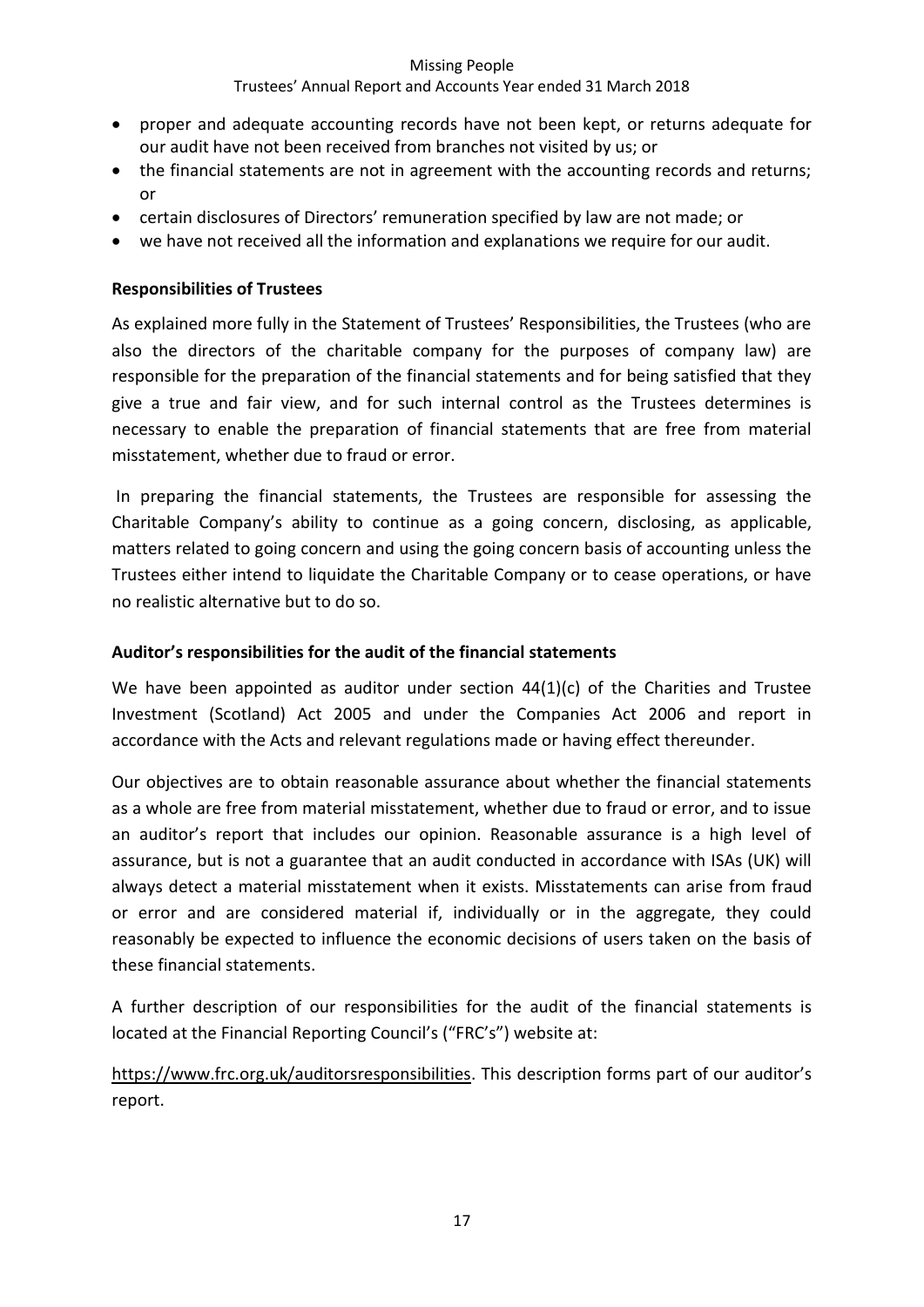#### Use of our report

This report is made solely to the Charitable Company's members, as a body, in accordance with Chapter 3 of Part 16 of the Companies Act 2006, and to the Charitable Company's trustees, as a body, in accordance with the Charities and Trustee Investment (Scotland) Act 2005. Our audit work has been undertaken so that we might state to the Charitable Company's members and trustees those matters we are required to state to them in an auditor's report and for no other purpose. To the fullest extent permitted by law, we do not accept or assume responsibility to anyone other than the Charitable Company, the Charitable Company's members as a body and the Charitable Company's trustees as a body, for our audit work, for this report, or for the opinions we have formed.

**BDO WP** 

**Julia Poulter (Senior Statutory Auditor)** For and on behalf of BDO LLP, statutory auditor London Date: 12 September 2018

BDO LLP is a limited liability partnership registered in England and Wales (with registered number OC305127).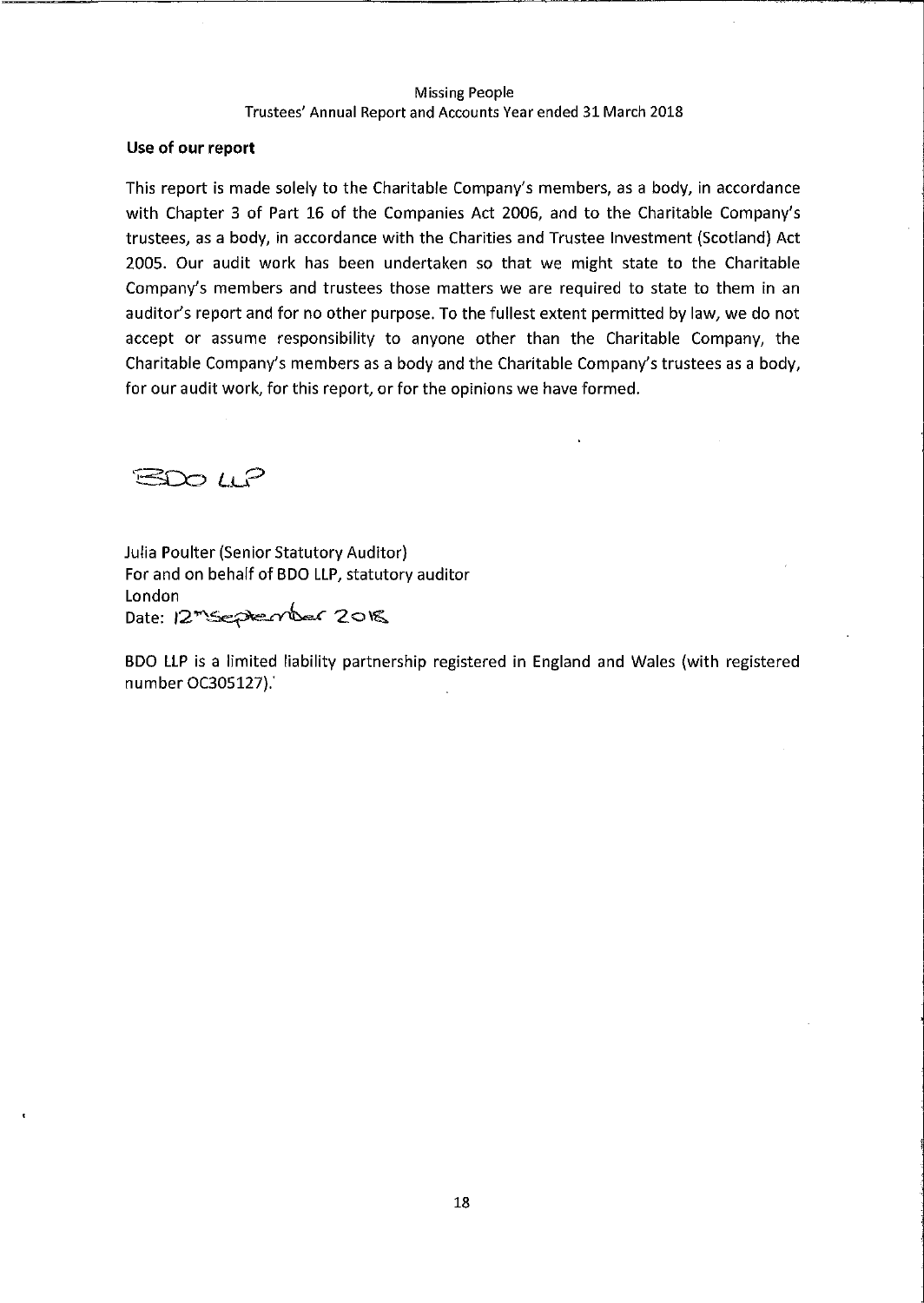#### **Statement of Financial Activities (incorporating an Income and Expenditure Account) for the year ended 31 March 2018**

|                                                     | <b>Note</b> | <b>Unrestricted</b><br><b>Funds</b><br>2018<br>£ | <b>Restricted</b><br><b>Funds</b><br>2018<br>£ | <b>Total</b><br><b>Funds</b><br>2018<br>£ | <b>Unrestricted</b><br><b>Funds</b><br>2017<br>£ | <b>Restricted</b><br><b>Funds</b><br>2017<br>£ | <b>Total</b><br><b>Funds</b><br>2017<br>£ |
|-----------------------------------------------------|-------------|--------------------------------------------------|------------------------------------------------|-------------------------------------------|--------------------------------------------------|------------------------------------------------|-------------------------------------------|
| Income:                                             |             |                                                  |                                                |                                           |                                                  |                                                |                                           |
| <b>Voluntary Income</b>                             |             |                                                  |                                                |                                           |                                                  |                                                |                                           |
| Donations, grants and legacies                      | 15          | 1,921,901                                        | 945,422                                        | 2,867,323                                 | 1,688,415                                        | 910,110                                        | 2,598,525                                 |
| Income from Charitable activities:                  |             |                                                  |                                                |                                           |                                                  |                                                |                                           |
| Fees and grants for service provision               |             |                                                  | 491,847                                        | 491,847                                   |                                                  | 469,562                                        | 469,562                                   |
| Policy & Research<br><b>Income from Investments</b> |             |                                                  | 28,919                                         | 28,919<br>3,742                           |                                                  | 25,775                                         | 25,775                                    |
|                                                     |             | 3,742                                            |                                                |                                           | 4,117                                            |                                                | 4,117                                     |
| <b>Total income</b>                                 |             | 1,925,643                                        | 1,466,188                                      | 3,391,831                                 | 1,692,532                                        | 1,405,447                                      | 3,097,979                                 |
| <b>Expenditure:</b>                                 |             |                                                  |                                                |                                           |                                                  |                                                |                                           |
| <b>Expenditure on Raising funds</b>                 |             |                                                  |                                                |                                           |                                                  |                                                |                                           |
| Raising funds                                       |             | 570,793                                          |                                                | 570,793                                   | 473,033                                          |                                                | 473,033                                   |
| <b>Expenditure on Charitable activities:</b>        |             |                                                  |                                                |                                           |                                                  |                                                |                                           |
| Service provision                                   |             | 1,147,124                                        | 1,437,269                                      | 2,584,393                                 | 909,825                                          | 1,379,672                                      | 2,289,497                                 |
| Policy & Research                                   |             | 175,794                                          | 28,919                                         | 204,713                                   | 194,256                                          | 25,775                                         | 220,031                                   |
| <b>Total Charitable Activities</b>                  |             | 1,322,918                                        | 1,466,188                                      | 2,789,106                                 | 1,104,081                                        | 1,405,447                                      | 2,509,528                                 |
| <b>Total Expenditure</b>                            | 4           | 1,893,711                                        | 1,466,188                                      | 3,359,899                                 | 1,577,114                                        | 1,405,447                                      | 2,982,561                                 |
|                                                     |             |                                                  |                                                |                                           |                                                  |                                                |                                           |
| Net income and net movement in funds for the year   | 2           | 31,932                                           |                                                | 31,932                                    | 115,418                                          |                                                | 115,418                                   |
| <b>Reconciliation of Funds</b>                      |             |                                                  |                                                |                                           |                                                  |                                                |                                           |
| Fund balances brought forward at 1 April            |             | 1,268,796                                        |                                                | 1,268,796                                 | 1,153,378                                        |                                                | 1,153,378                                 |
|                                                     |             |                                                  |                                                |                                           |                                                  |                                                |                                           |
| <b>Balance carried forward at 31 March</b>          | 16          | 1,300,728                                        |                                                | 1,300,728                                 | 1,268,796                                        |                                                | 1,268,796                                 |

The notes on pages 22 to 28 form part of these financial statements. All amounts relate to continuing activities. There are no recognised gains or losses other than the net movement in the funds included above.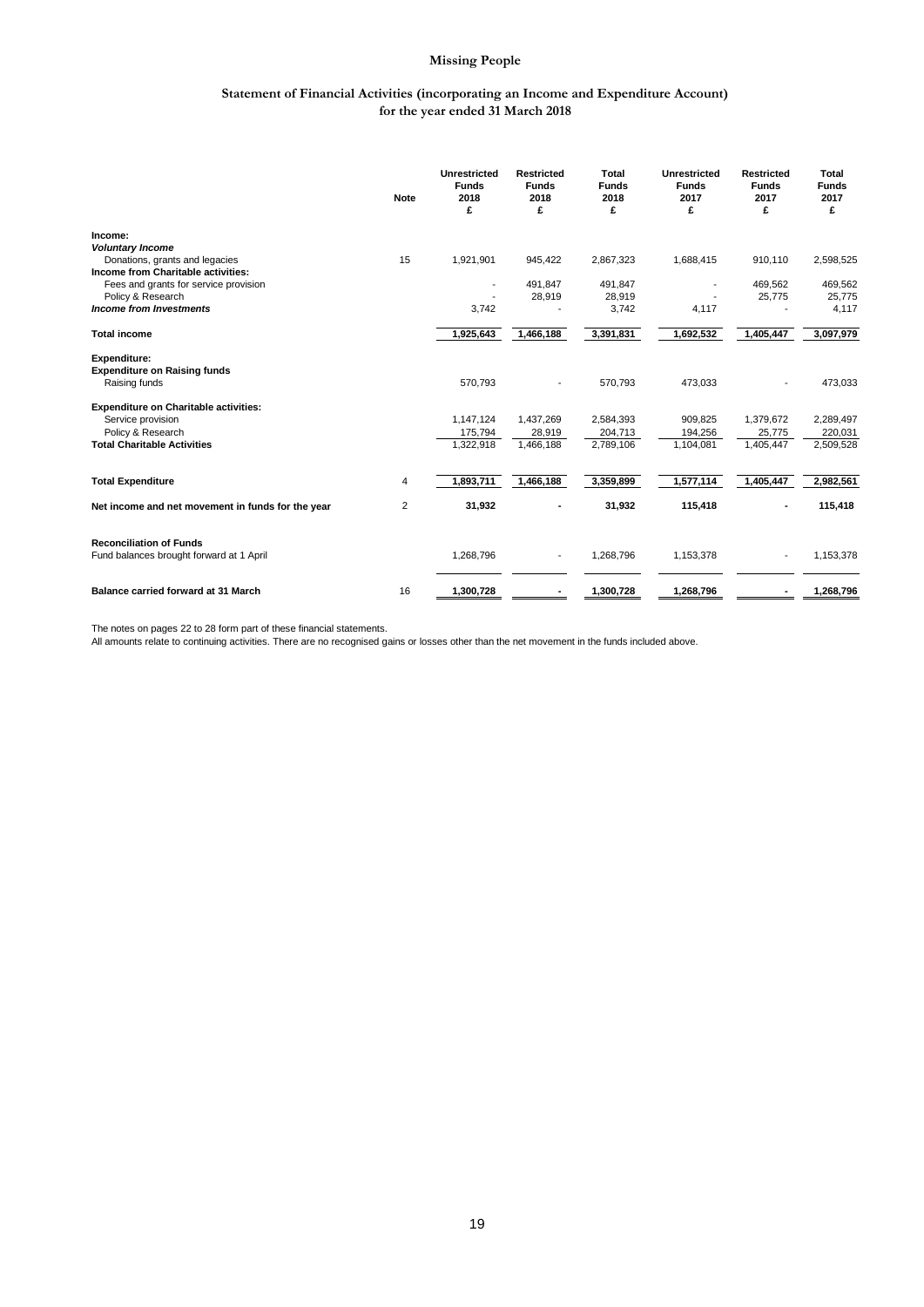## Balance Sheet as at 31 March 2018

#### **Company Registration Number 2814202**

|                                                                     | Note    | 2018<br>£                         | 2018<br>£ | 2017<br>£                         | 2017<br>£ |
|---------------------------------------------------------------------|---------|-----------------------------------|-----------|-----------------------------------|-----------|
| <b>Fixed Assets</b><br>Tangible assets                              | $\,6\,$ |                                   | 4,209     |                                   | 11,642    |
| <b>Current Assets</b><br><b>Debtors</b><br>Cash at bank and in hand | 8       | 378,443<br>1,217,942<br>1,596,385 |           | 199,051<br>1,424,394<br>1,623,445 |           |
| <b>Creditors: Amounts falling due</b><br>within one year            | 9       | (299, 866)                        |           | (366, 291)                        |           |
| <b>Net Current Assets</b>                                           |         |                                   | 1,296,519 |                                   | 1,257,154 |
| <b>Total Assets less Current Liabilities</b>                        |         |                                   | 1,300,728 |                                   | 1,268,796 |
| <b>Net Assets</b>                                                   |         |                                   | 1,300,728 |                                   | 1,268,796 |
| Funds of the charity:                                               |         |                                   |           |                                   |           |
| <b>Unrestricted Funds</b>                                           | 16      |                                   | 1,300,728 |                                   | 1,268,796 |
| <b>Restricted Funds</b>                                             |         |                                   |           |                                   |           |
|                                                                     |         |                                   |           |                                   |           |
| <b>Total Funds</b>                                                  |         |                                   | 1,300,728 |                                   | 1,268,796 |

The financial statements were approved and authorised for issue by the Board of Trustees on 11 September 2018 and signed on its behalf by:

Adam  $\frac{1}{\sqrt{2\pi}}$ 

Kate Adams - Chair

Paul Boughton - Treasurer

 $\overline{a}$ 

The notes on pages 22 to 28 form part of these financial statements.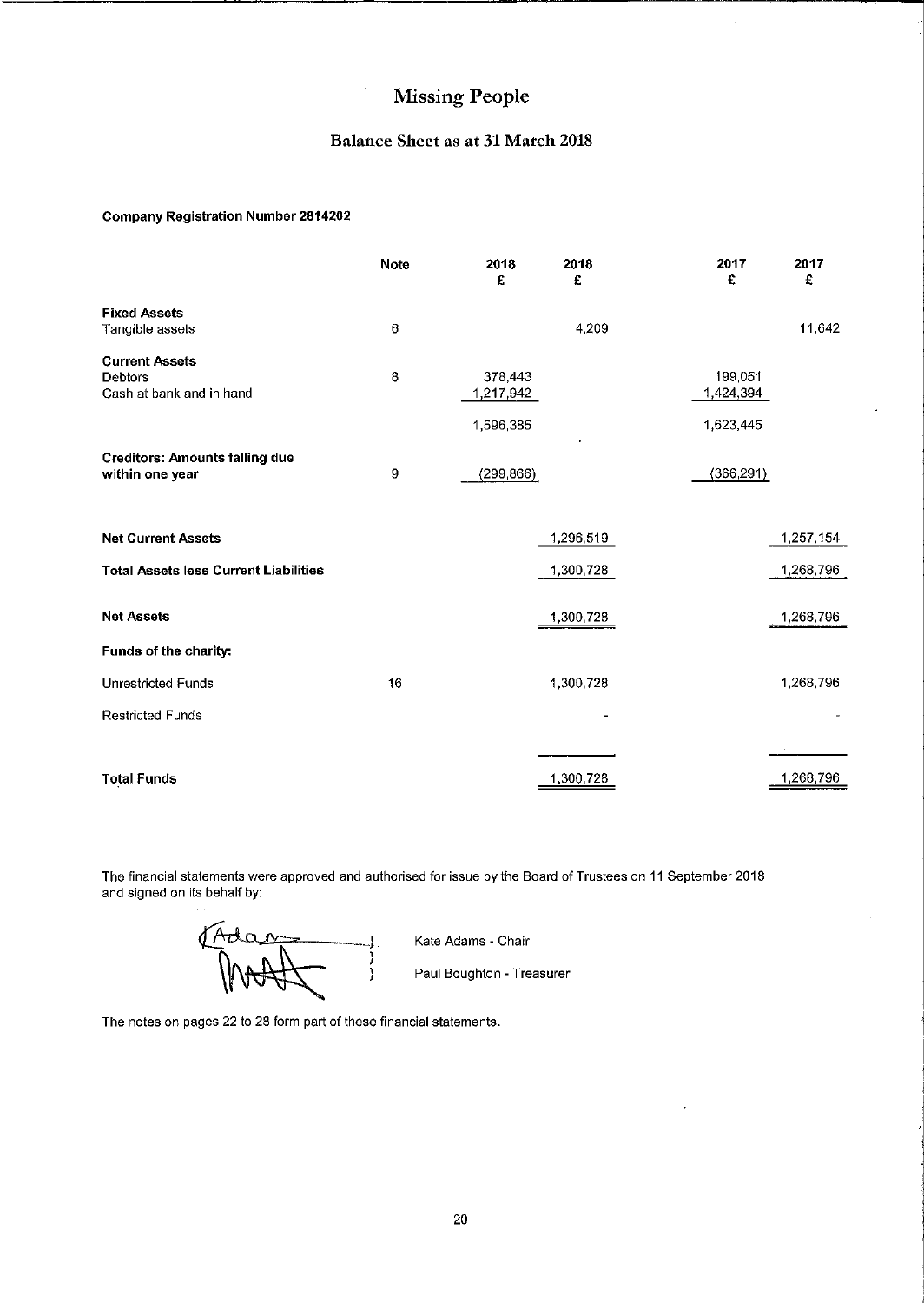# **Statement of Cash Flows for year ended 31 March 2018**

|                                                                    | 2018<br>£  | 2017<br>£ |
|--------------------------------------------------------------------|------------|-----------|
| Cash flows from operating activities :                             |            |           |
| Net cash provided by (used in) operating activities (see note (a)) | (208, 906) | 87,694    |
| Cash flows from investing activities                               |            |           |
| Interest income                                                    | 3.742      | 4.117     |
| Purchase of property, plant and equipment                          | (1,288)    | (7, 515)  |
| Net cash provided by (used in) investing activities                | 2,454      | (3, 398)  |
| Change in cash and cash equivalents in the reporting period        | (206, 452) | 84.296    |
| Cash and cash equivalents at the beginning of the period           | 1.424.394  | 1,340,098 |
| Cash and cash equivalents at the end of the reporting period       | 1.217.942  | 1.424.394 |

| (a) Reconciliation of net income to net cash flow from operating activities    |            |          |
|--------------------------------------------------------------------------------|------------|----------|
|                                                                                | 2018       | 2017     |
|                                                                                | £          | £        |
| Net income for the reporting period (as per statement of financial activities) | 31,932     | 115,418  |
| <b>Adjustments for:</b>                                                        |            |          |
| Depreciation charges                                                           | 8.721      | 11.343   |
| Interest income                                                                | (3,742)    | (4, 117) |
| (Increase)/decrease in debtors                                                 | (179, 392) | (93,906) |
| Increase/(decrease) in creditors                                               | (66, 425)  | 58,956   |
| Net cash provided by (used in) operating activities                            | (208,906)  | 87.694   |

The notes on pages 22 to 28 form part of these financial statements.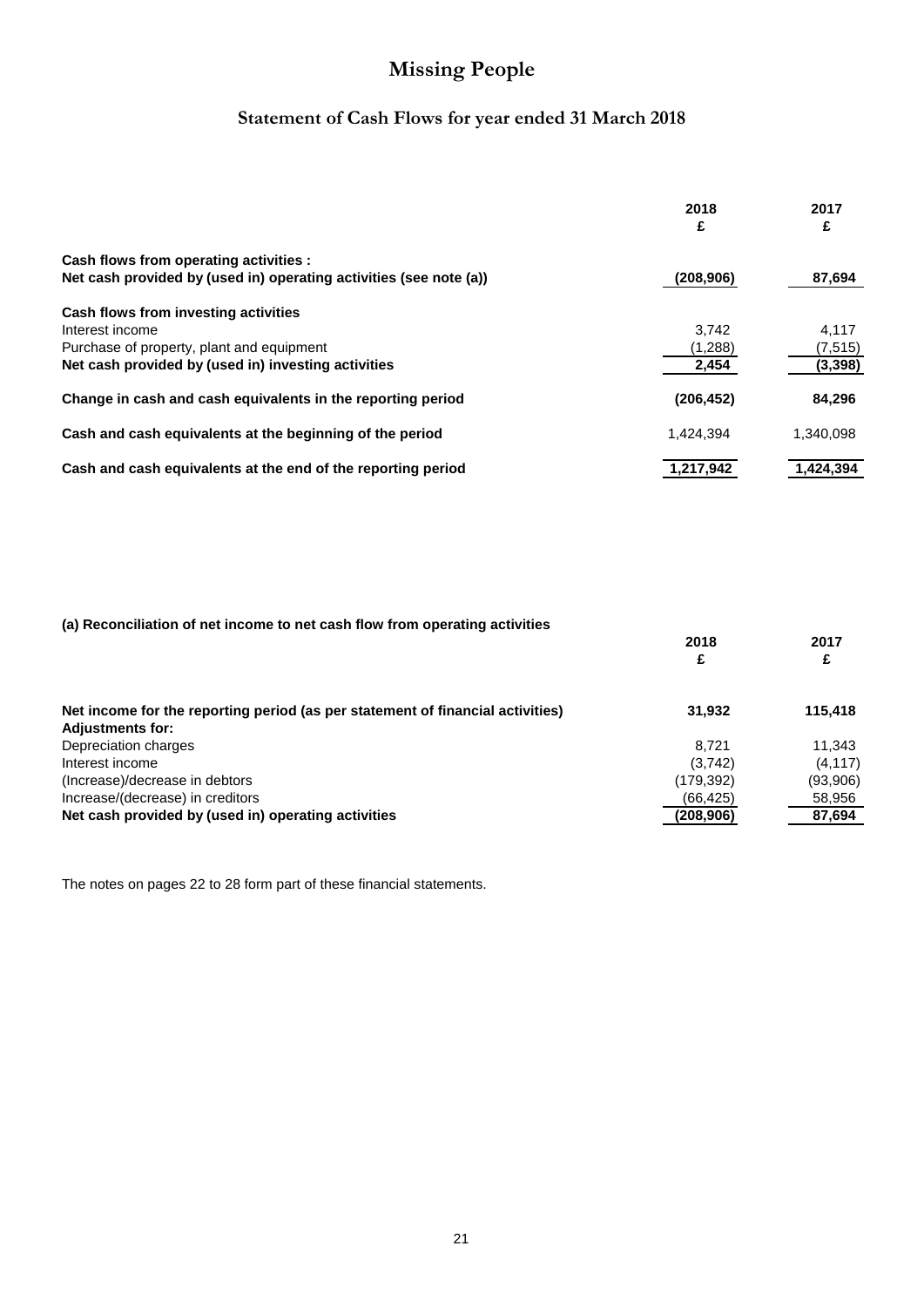The principal accounting policies applied in the preparation of the financial statements are as follows:

#### **1 Accounting Policies**

a) Basis of preparation

The financial statements have been prepared in accordance with Accounting and Reporting by Charities: Statement of Recommended Practice applicable to charities preparing their accounts in accordance with the Financial Reporting Standard applicable in the UK and Republic of Ireland (FRS 102) (effective 1 January 2015) - (Charities SORP (FRS 102)), the Financial Reporting Standard applicable in the UK and Republic of Ireland (FRS 102) and the Companies Act 2006.

Missing People Limited meets the definition of a public benefit entity under FRS 102. Assets and liabilities are initially recognised at historical cost or transaction value unless otherwise stated in the relevant accounting policy note(s). There are no areas of critical estimate or significant judgement that affects the preparation of these financial statements.

#### b) Group accounts

The Charity owns the whole of the share capital of Missing Limited. The company was dormant during the year and therefore consolidated accounts are not prepared.

#### c) Income

All income is recognised once the charity has entitlement to the income, it is probable that the income will be received, and the amount of income receivable can be measured reliably. In particular:

• Grants are accounted for once a formal offer of funding is received, subject to satisfying any performancerelated conditions. In the event that a grant is subject to conditions that require a level of performance before the charity is entitled to the funds, the income is deferred and not recognised until either those conditions are fully met, or the fulfilment of those conditions is wholly within the control of the charity and it is probable that those conditions will be fulfilled in the reporting period;

• For legacies, entitlement is taken as the earlier of the date on which either: the charity is aware that probate has been granted, the estate has been finalised and notification has been made by the executor(s) to the charity that a distribution will be made, or when a distribution is received from the estate. Receipt of a legacy, in whole or in part, is only considered probable when the amount can be measured reliably and the charity has been notified of the executor's intention to make a distribution. Where legacies have been notified to the charity, or the charity is aware of the granting of probate, and the criteria for income recognition have not been met, then the legacy is a treated as a contingent asset and disclosed if material.

• Deferred income comprises grants which the donor has specified to be used in future accounting periods. • Donations are accounted for on a cash basis.

#### d) Expenditure

All expenses are accounted for on an accruals basis. Wherever possible costs are allocated directly to the appropriate activity; other costs common to all activities are apportioned between those activities on the basis of the proportion of staff time spent during each year in connection with each activity.

Cost of Raising Funds comprises costs incurred in inducing people and organisations to contribute financially to the work. This includes the cost of advertising for donations and the staging of special fundraising events.

Expenditure incurred in connection with the specific objects of the charity is included under the heading Charitable Activities.

Support costs, which are the costs of overall direction and administration of each activity, comprising the salary and overhead costs of the central function, are apportioned on the basis of staff costs attributable to each activity.

The irrecoverable element of VAT is included with the item of expense to which it relates.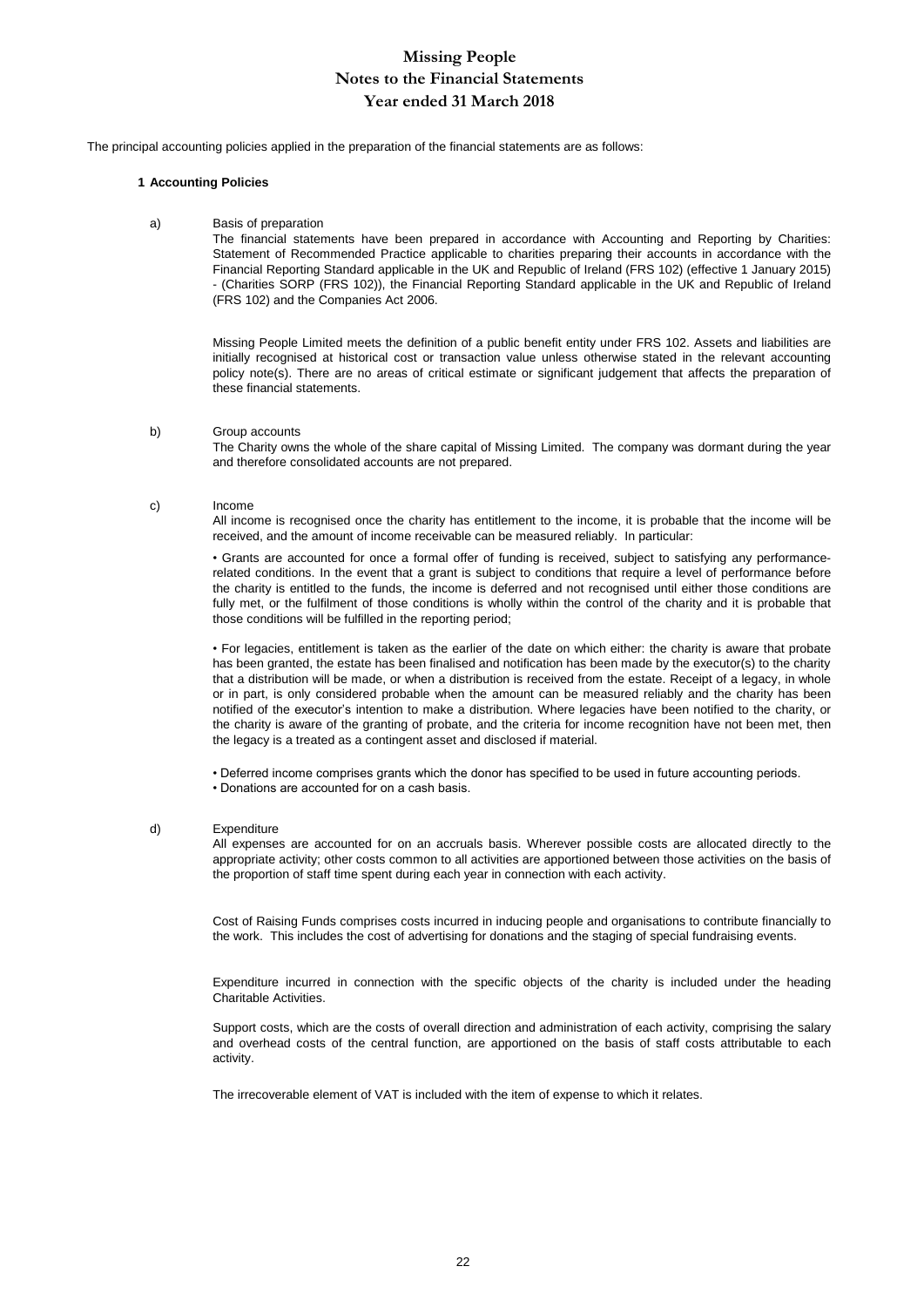#### e) Tangible fixed assets and depreciation

Fixed assets are recorded at cost or, in cases where assets have been donated to the charity, at valuation at the time of donation. All assets acquired for continuing use and costing more than £500 are capitalised.

Provision is made for depreciation on all tangible assets, at rates calculated to write off the asset less estimated residual value over its expected life as follows:

Office Equipment - 25% to 33.33% per annum on a straight line basis

#### f) Funds

*Unrestricted funds* are funds which are available for use at the discretion of the Trustees in furtherance of the general objects of the charity and have not been designated for other purposes.

*Restricted funds* are funds which are to be used in accordance with specific restrictions imposed by donors or which have been raised by the charity for particular purposes.

# g) Leased assets

Rentals payable under operating leases are charged to the Statement of Financial Activities as incurred.

#### h) Direct taxation

The company is a charity within the meaning of Para 1 Schedule 6 Finance Act 2010. Accordingly the company is potentially exempt from taxation in respect of income within categories covered by Chapter 3 of Part 11 of the Corporation Tax Act 2010 or Section 256 of the Taxation of Chargeable Gains Act 1992, to the extent that such income is applied exclusively to charitable purposes. No tax charge arose in the period.

#### i) Pension

The Charity contributes to a defined contribution group personal pension scheme. The assets of the scheme are held separately from those of the Charity in independently administered funds. The pension cost charge represents contributions payable under the scheme by the Charity to the funds. The Charity has no liability under the scheme other than for the payment of those contributions. Contributions are disclosed in note 3.

#### j) Significant management judgements and key sources of estimation and uncertainty

The preparation of the financial statements requires management to make judgements, estimates and assumptions that affect the application of policies and reported amounts of assets and liabilities, income and expenses. The estimates and associated assumptions are based on historical experience and various other factors that are believed to be reasonable under the circumstances, the results of which form the basis of making the judgements about carrying values of assets and liabilities that are not readily apparent from other sources. Actual results may differ from these estimates. Estimates and underlying assumptions are reviewed on an ongoing basis. Revisions to accounting estimates are recognised in the period in which the estimate is revised and in any future periods affected.

Management do not consider there to be any material judgements or estimation and uncertainty requiring disclosure.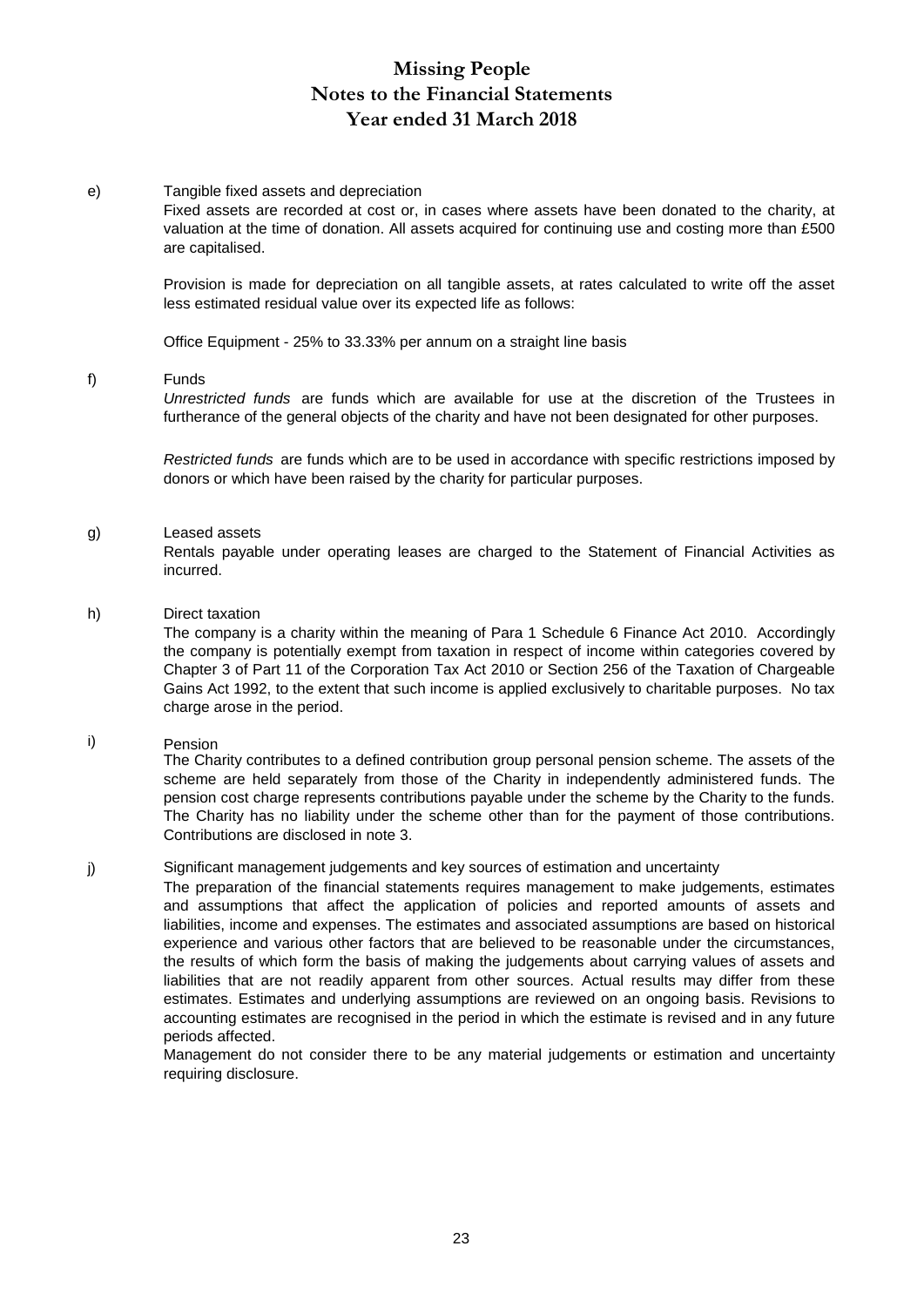# **2 Income/(Expenditure)**

The net income/(expenditure) for the year are stated after charging:

|                                       | 2018   | 2017   |
|---------------------------------------|--------|--------|
|                                       | £      |        |
| Depreciation on tangible fixed assets | 8.721  | 11.343 |
| Operating leases                      | 1.143  | 1,613  |
| Auditor's remuneration                |        |        |
| Audit services                        | 10.500 | 9,900  |
| Non-audit services                    | -      |        |

## **3 Staff costs**

Staff costs were as follows:

|                       | 2018      | 2017      |
|-----------------------|-----------|-----------|
|                       |           | £         |
| Wages and salaries    | 2,275,946 | 2,073,323 |
| Social Security costs | 212,908   | 194,976   |
| Pension               | 103,677   | 94.445    |
| Temporary Staff costs | 95,871    | 23,518    |
|                       | 2,688,402 | 2,386,262 |

One employee earned between £80,001 - £90,000 (2017: one) in the year and one between £60,001 - £70,000 (2017: none).

The average weekly number of employees (based on average headcount) during the year was as follows:

|                       | 2018<br>Number | 2017<br>Number |
|-----------------------|----------------|----------------|
| Charitable activities | 86             | 78             |
| Fundraising           | 9              | 8              |
| Governance            |                |                |
|                       | 96             | 87             |

The full time equivalent number of employees (including casual and temporary staff) during the year was 73. (2017: 64)

## **Trustees' remuneration and related party transactions**

The Trustees neither were paid nor received any emoluments during the year (2017 - nil). One Trustee was reimbursed £141 travel expenses during the year (2017: one Trustee £172 meeting expenses).

The key management personnel of the charity comprise the Chief Executive and the directors. The emoluments of the Chief Executive and directors were:

|                                                                   | 2018    | 2017    |
|-------------------------------------------------------------------|---------|---------|
|                                                                   | £.      |         |
| Executive directors' emoulments (excluding pension)               | 319.749 | 337.340 |
| Pension contributions                                             | 17.223  | 16.691  |
| The Chief Executive was the highest paid director in 2017/18;     |         |         |
| total remuneration (excluding pension contributions) for the year | 86 700  | 85.000  |

total remuneration (excluding pension contribtuions) for the year The Chief Executive is a member of a group personal pension scheme and a contribution of £4,335 (2017: £4,250) was made to the scheme on her behalf. There are no enhanced or special terms that apply to the Chief Executive's pension scheme arrangments.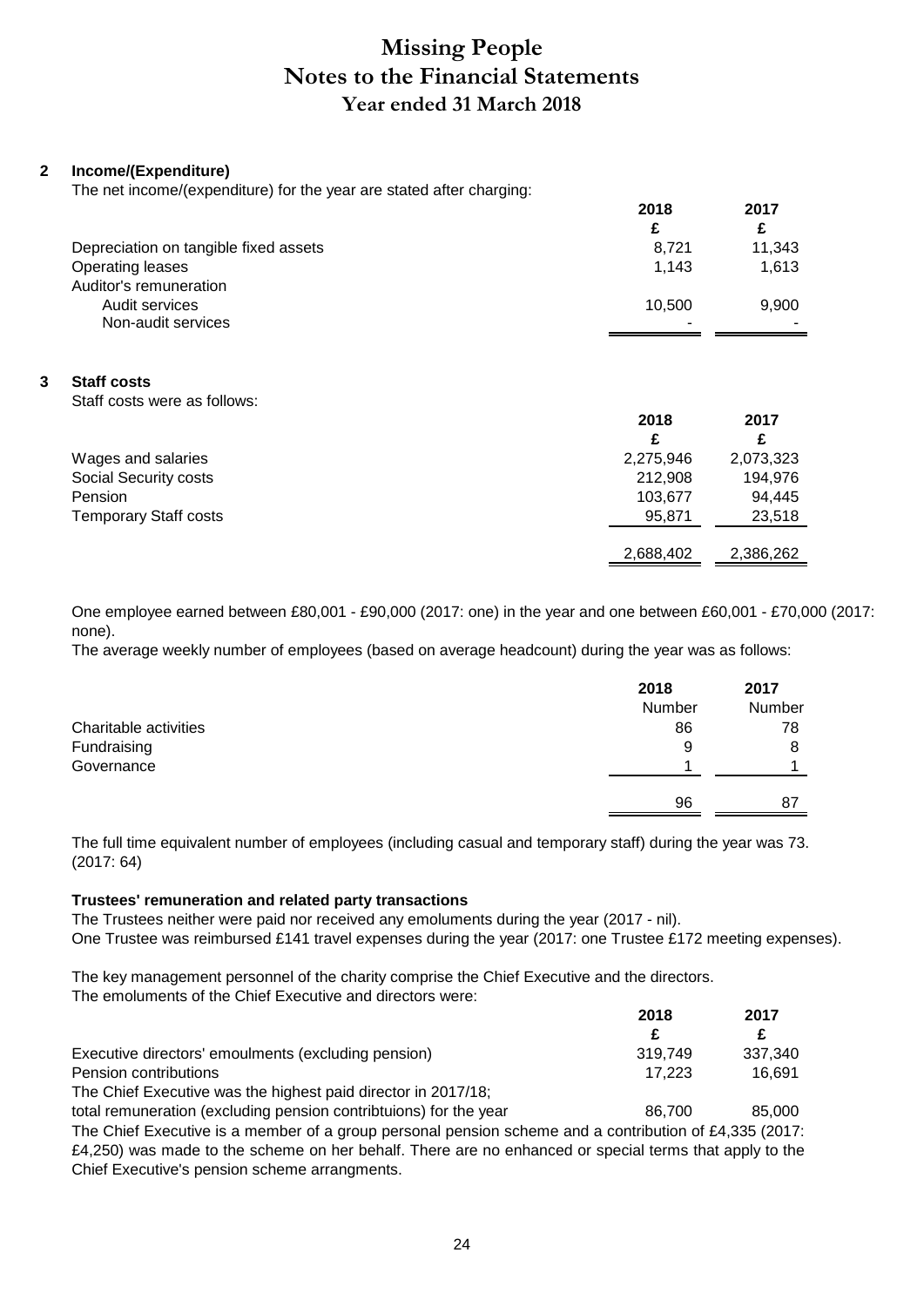## **4 Analysis of Total Resources Expended**

|                               | <b>Activities</b><br>£ | <b>Direct Costs Support Costs</b><br>(see note 5) | 2018<br>Total<br>£ | 2017<br><b>Total</b><br>£ |
|-------------------------------|------------------------|---------------------------------------------------|--------------------|---------------------------|
| <b>Charitable Activities:</b> |                        |                                                   |                    |                           |
| Service Provision             | 2,062,241              | 522.152                                           | 2,584,393          | 2,289,497                 |
| Policy & Research             | 162.088                | 42.625                                            | 204.713            | 220.031                   |
| Cost of Raising Funds         | 451.942                | 118.851                                           | 570.793            | 473,033                   |
|                               | 2,676,271              | 683.628                                           | 3,359,899          | 2,982,561                 |

## **5 Support costs by activity**

|                        | <b>Service</b>   | Policy &        | Cost of              | 2018<br><b>Total</b> | 2017<br><b>Total</b> |
|------------------------|------------------|-----------------|----------------------|----------------------|----------------------|
|                        | <b>Provision</b> | <b>Research</b> | <b>Raising Funds</b> | £                    | £                    |
| Governance             | 33,985           | 2.692           | 7.506                | 44.183               | 46,400               |
| Information technology | 120,163          | 10,566          | 29.461               | 160,190              | 133,986              |
| Central facilities     | 80,574           | 6.440           | 17.957               | 104.971              | 115,645              |
| Finance                | 112.915          | 8.963           | 24.991               | 146,869              | 145,537              |
| Human resources        | 78,824           | 6,290           | 17,539               | 102,653              | 89,053               |
| Central management     | 95,691           | 7.674           | 21,397               | 124,762              | 128,615              |
|                        | 522.152          | 42.625          | 118.851              | 683.628              | 659,236              |

Support costs have been allocated on the basis of the charity's accounting policies and identified staff and direct costs for each category.

## **6 Tangible Fixed Assets**

|                                                           | <b>Office</b><br><b>Equipment</b><br>£ | <b>Total</b><br>£ |
|-----------------------------------------------------------|----------------------------------------|-------------------|
| Cost                                                      |                                        |                   |
| At 1 April 2017                                           | 68,656                                 | 68,656            |
| Additions<br>Disposals                                    | 1,288                                  | 1,288             |
| At 31 March 2018                                          | 69,944                                 | 69,944            |
| <b>Depreciation</b><br>At 1 April 2017<br>Charge for year | 57,014<br>8,721                        | 57,014<br>8,721   |
| Disposals<br>At 31 March 2018                             | 65,735                                 | 65,735            |
| Net book value<br>At 31 March 2018                        | 4,209                                  | 4,209             |
| At 31 March 2017                                          | 11,642                                 | 11,642            |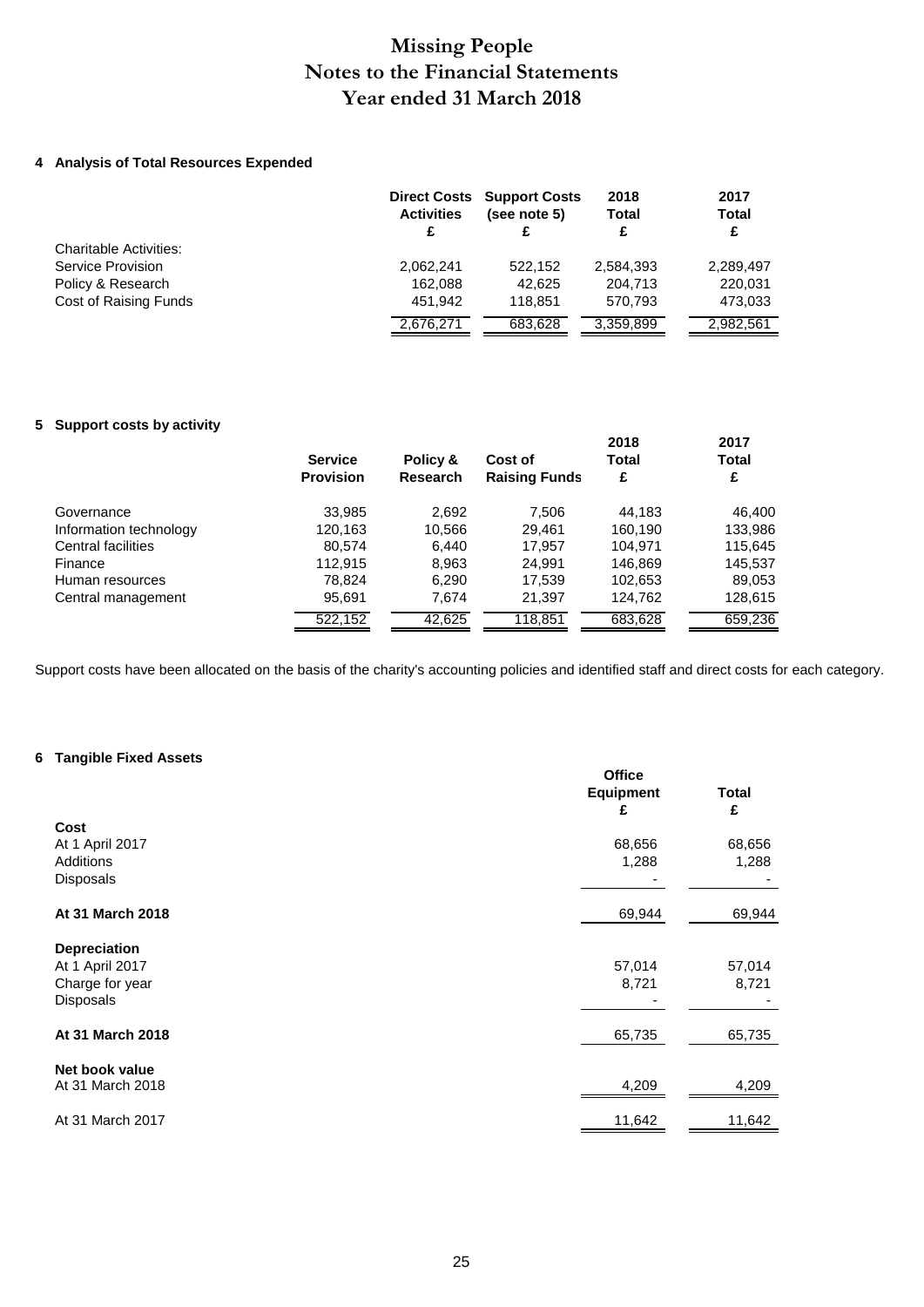## **7 Subsidiary Company**

The Charity holds two ordinary £1 shares in Missing Ltd, being 100% of the issued share capital. The entire profit of Missing Ltd is paid annually to Missing People under Gift Aid.

#### **Results of Missing Ltd**

|                                                             | 2018           | 2017           |
|-------------------------------------------------------------|----------------|----------------|
| PROFIT & LOSS ACCOUNT                                       | £              | £              |
| Turnover                                                    |                |                |
| Cost of sales and administration expenses                   |                |                |
| Net profit for the year<br>Amount gift aided to the charity |                |                |
| <b>Retained in subsidary</b>                                |                |                |
| <b>BALANCE SHEET</b>                                        |                |                |
| Debtors                                                     | 2              | 2              |
| Cash at bank and in hand                                    | 379            | 467            |
| Creditors: Amounts falling due within one year              | (379)          | (467)          |
| <b>Total net assets</b>                                     |                | 2              |
| <b>Capital and reserves</b>                                 |                |                |
| Called up share capital                                     | $\overline{2}$ | 2              |
| Profit and loss account                                     |                |                |
|                                                             |                | $\overline{2}$ |
|                                                             |                |                |

#### **8 Debtors**

|                            | 2018    | 2017    |
|----------------------------|---------|---------|
|                            | £       | £       |
| Accrued income             | 294,575 | 109,644 |
| Prepayments                | 71,559  | 80,732  |
| Other debtors              | 11,305  | 8,208   |
| Trade debtors              | 625     | -       |
| Amount due from subsidiary | 379     | 467     |
|                            |         |         |
|                            | 378,443 | 199,051 |

All amounts shown under debtors fall due for payment within one year.

#### **9 Creditors:**

| Amounts falling due within one year   | 2018    | 2017    |  |
|---------------------------------------|---------|---------|--|
|                                       | £       | £       |  |
| Other taxes and social security costs | 55.599  | 50,189  |  |
| Other creditors                       | 45.857  | 64,051  |  |
| Accruals                              | 22.191  | 38,580  |  |
| Deferred Income (Note 10)             | 176,219 | 213,471 |  |
|                                       | 299,866 | 366,291 |  |
|                                       |         |         |  |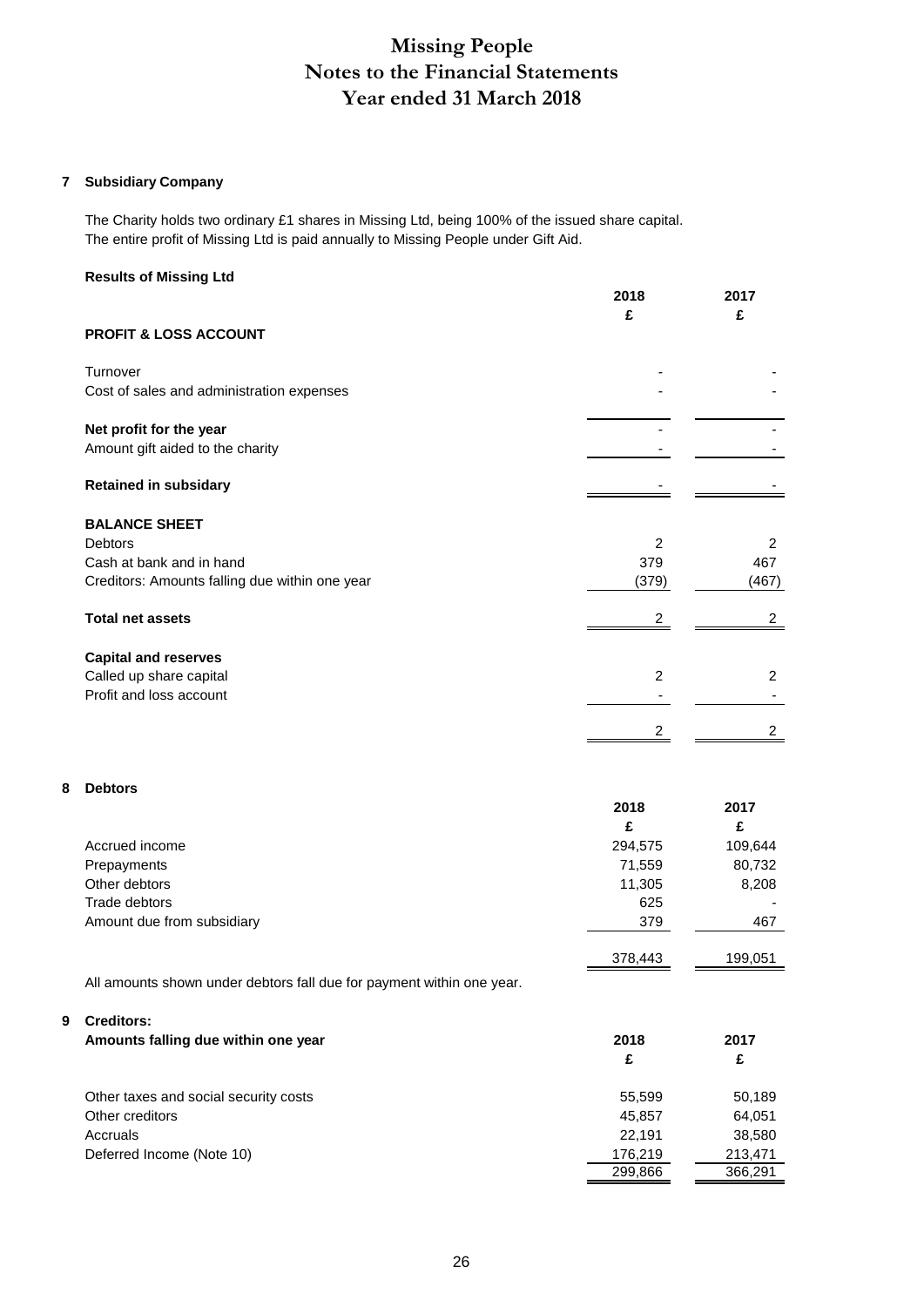| 10 | <b>Deferred Income</b>      | 2018<br>£  | 2017<br>£  |
|----|-----------------------------|------------|------------|
|    | Balance at 1 April          | 213.471    | 215,573    |
|    | Released in the year        | (213, 471) | (215, 573) |
|    | Amount deferred in the year | 176.219    | 213.471    |
|    | Balance at 31 March         | 176.219    | 213.471    |
|    |                             |            |            |

Deferred income comprises grants which the donor has specified to be used in future accounting periods.

#### **11 Leasing Commitments**

At 31 March the Charity had minimum lease commitments under non-cancellable operating leases on office equipment as set out below:

|                                       | 2018<br>£ | 2017<br>£ |
|---------------------------------------|-----------|-----------|
| <b>Operating leases which expire:</b> |           |           |
| Within one year                       | 685       | 1,002     |
| Between one and five years            | 1,106     | 1,791     |
| After five years                      | ۰         |           |
|                                       | 1,791     | 2,793     |

#### **12 Analysis of Net Assets**

|                          | <b>Tangible</b><br><b>Fixed</b><br><b>Assets</b> | Bank &<br>Cash | <b>Debtors</b> | <b>Current</b><br><b>Liabilities</b> | Total     |
|--------------------------|--------------------------------------------------|----------------|----------------|--------------------------------------|-----------|
| Year ended 31 March 2018 | £                                                | £              | £              | £                                    | £         |
| Restricted               | -                                                | 84.057         | 92.162         | (176, 219)                           |           |
| Unrestricted             | 4.209                                            | 1.133.885      | 286.281        | (123,647)                            | 1,300,728 |
|                          | 4,209                                            | 1,217,942      | 378,443        | (299,866)                            | 1,300,728 |

## **Year ended 31 March 2017**

| Restricted   | ۰      | 121,309   | 92,162  | (213, 471) | $\overline{\phantom{0}}$ |
|--------------|--------|-----------|---------|------------|--------------------------|
| Unrestricted | 11.642 | .303.085  | 106,889 | (152, 820) | ,268,796                 |
|              | 11.642 | 1,424,394 | 199,051 | (366,291)  | ,268,796                 |

#### **13 Ultimate Controlling Party**

The Directors listed in the Trustees' Report are the ultimate controlling parties being members of the company.

All Charity policies and executive decisions are determined by the Trustees. The day to day running of the charitable company has been delegated to the Chief Executive and Directors.

#### **14 Related Party Transactions**

There were no transactions with related parties during the year (2017: none).